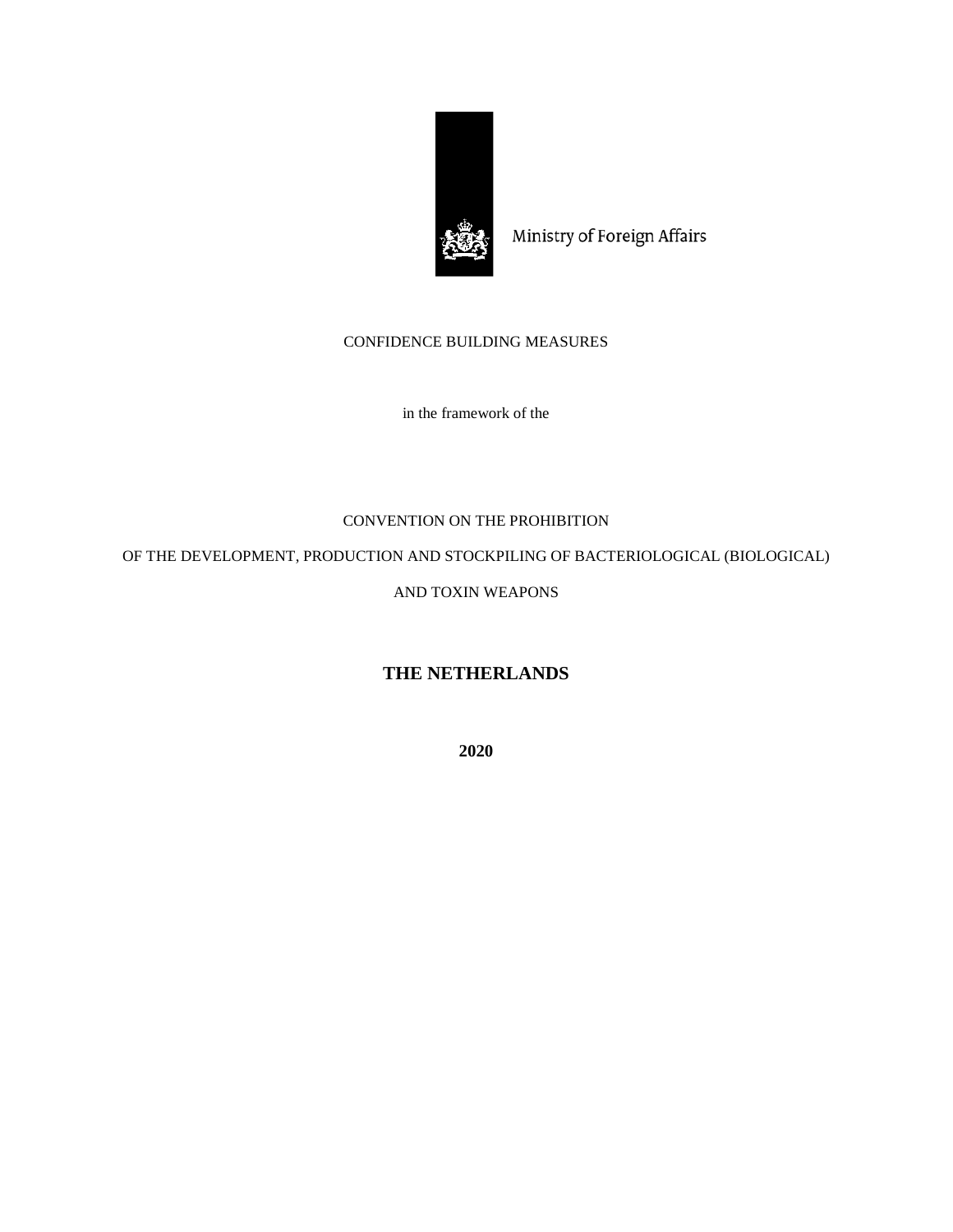# **Introduction**

This report contains the contribution of the Netherlands to the Confidence Building Measures information exchange for the Biological and Toxin Weapons Convention. Over the past few years, the Netherlands Ministry of Foreign Affairs has endeavoured to consolidate the information gathering process by strengthening ties with other government departments, research institutions and private companies.

We are pleased to inform State Parties that we can agree to have the attached information published on a public website for information purposes. We encourage other State Parties to do the same, in order to increase mutual trust and confidence.

Date: May 19 2020

State Party to the Convention: The Kingdom of the Netherlands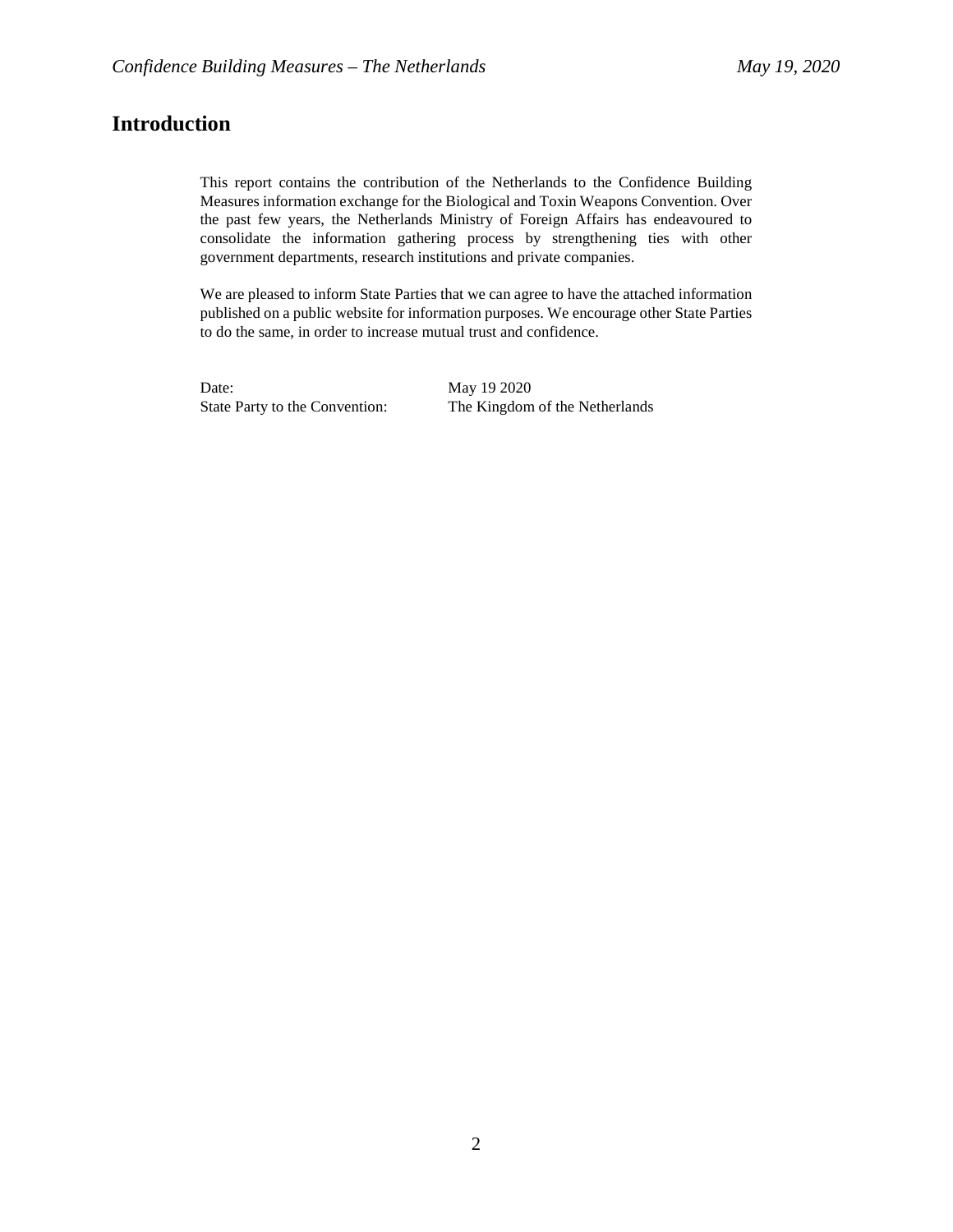# **Index**

# **2020 CBM Report of the Netherlands to the United Nations Office for Disarmament Affairs covering data for 2019**

Pursuant to the procedural modalities agreed upon at the Second Review Conference (1986) of the Biological and Toxin Weapons Convention, relating to the exchange of Confidence-Building Measures (CBMs), the Netherlands submits the information specified below.

| <b>Annex I</b>                                                                              |         |
|---------------------------------------------------------------------------------------------|---------|
| Cover Page Declaration, Form "0"                                                            | page 4  |
| <b>Annex II</b>                                                                             |         |
| Organizations and companies that have contributed to the CBM Report 2020                    | page 5  |
| Confidence-Building Measure "A", Part 1                                                     |         |
| Exchange of data on research centres and laboratories                                       | page 7  |
| <b>Confidence-Building Measure "A", Part 2</b>                                              |         |
| Exchanges of information on national biological defence research and development programmes |         |
| (i) Declaration                                                                             | page 11 |
| (ii) Description                                                                            | page 12 |
| (iii) Facilities                                                                            | page 14 |
| <b>Confidence-Building Measure "B"</b>                                                      |         |
| Exchange of information on outbreaks of infectious diseases and similar occurrences         |         |
| caused by toxins                                                                            | page 17 |
| Confidence-Building Measure "C"                                                             |         |
| Encouragement of publication of results and promotion of use of knowledge                   | page 22 |
| <b>Confidence-Building Measure "E"</b>                                                      |         |
| Declaration of legislature, regulations, and other measures                                 | page 26 |
| <b>Confidence-Building Measure "F"</b>                                                      |         |
| Declaration of past activities in offensive and/or defensive biological research and        |         |
| development programmes                                                                      | page 30 |
| <b>Confidence-Building Measure "G"</b>                                                      |         |
| Declaration of vaccine production facilities                                                | page 31 |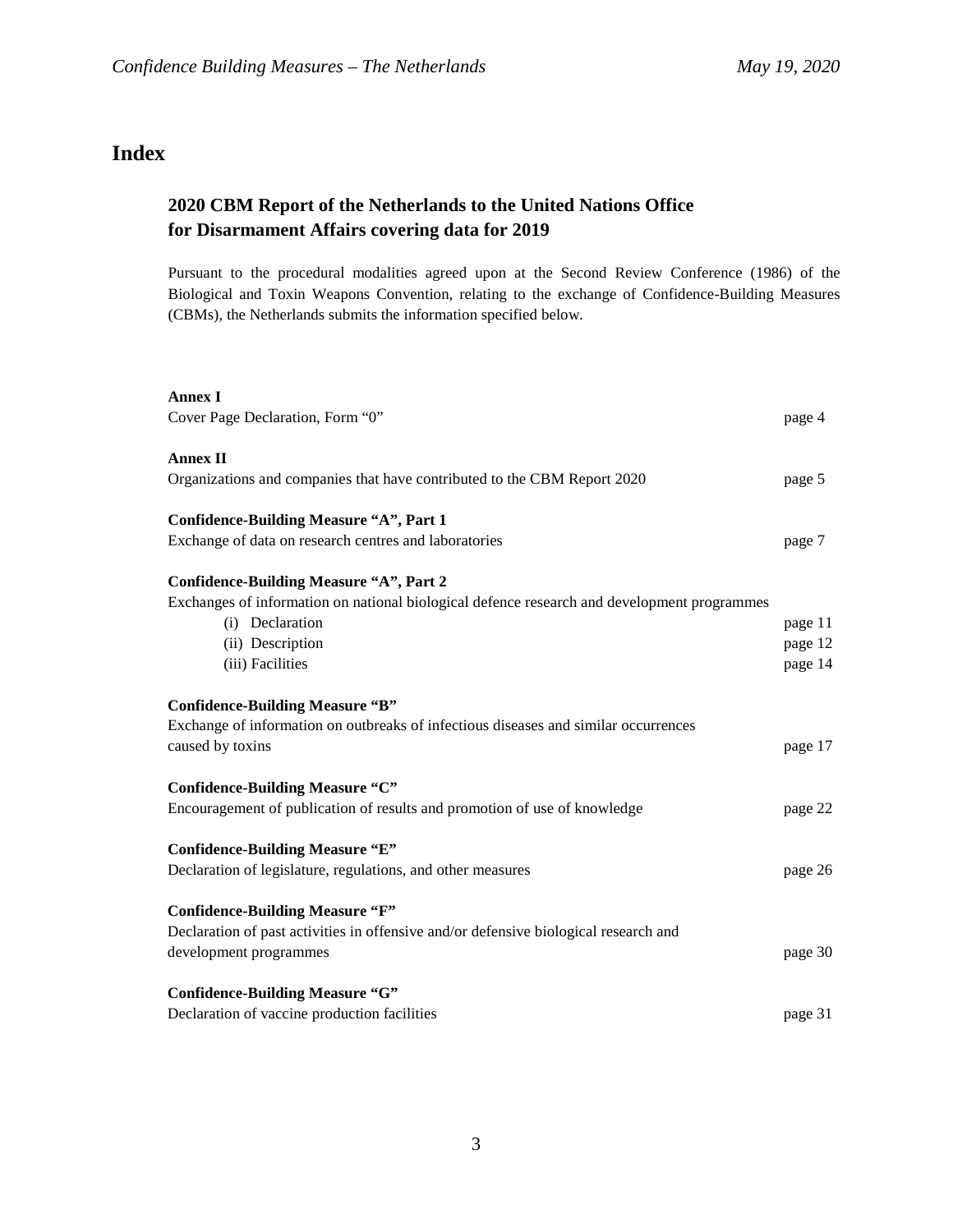# **Annex I: Form "0"**

# **Revised forms for the submission of the Confidence-Building Measures**

At the Third Review Conference it was agreed that all States Parties present the following declaration, later amended by the Seventh Review Conference:

### **Declaration form on Nothing to Declare or Nothing New to Declare for use in the information exchange**

| Measure         | Nothing to declare | Nothing<br>new to<br>declare | Year of last<br>declaration if<br>nothing new to<br>declare |
|-----------------|--------------------|------------------------------|-------------------------------------------------------------|
| A, part 1       |                    |                              |                                                             |
| A, part 2 (i)   |                    |                              |                                                             |
| A, part 2 (ii)  |                    |                              |                                                             |
| A, part 2 (iii) |                    |                              |                                                             |
| $\, {\bf B}$    |                    |                              |                                                             |
| $\mathsf C$     |                    |                              |                                                             |
| ${\bf E}$       |                    |                              |                                                             |
| $\mathbf F$     |                    | $\boldsymbol{\mathrm{X}}$    | 2011                                                        |
| $\mathbf G$     |                    |                              |                                                             |

Date: May 19, 2020

State Party to the Convention: The Kingdom of the Netherlands Date of ratification/accession to the Convention: 22 June 1981 National point of contact: Mr. Aviv de Poel +316 257 186 01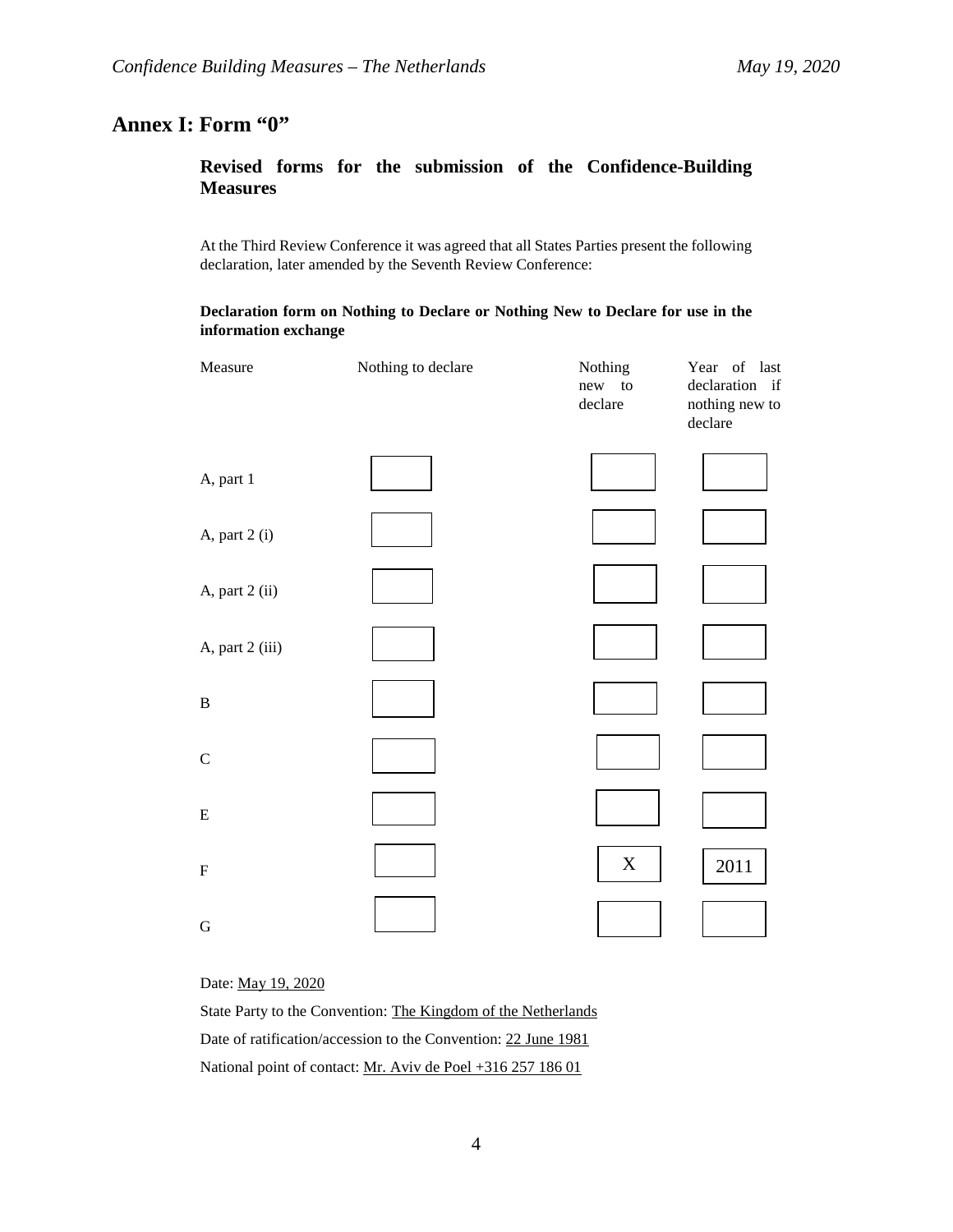# **Annex II: Contributors**

The organizations and companies stated in the table below (in alphabetical order), have contributed to the Netherlands CBM Report 2020 by filling out and returning the forms specified below.

| <b>Governmental Organisations / Public Institutions</b>     | <b>Abbreviations</b> | <b>Forms</b>  |
|-------------------------------------------------------------|----------------------|---------------|
| Erasmus Medical Center Rotterdam, Laboratory for Infectious | <b>EUR</b>           | B, C, G       |
| <b>Diseases</b>                                             |                      |               |
| Food and Consumer Product Safety Authority                  | <b>VWA</b>           | B             |
| Ministry of Defence                                         | <b>DEF</b>           | A (part 2)    |
|                                                             |                      | C, E, F       |
| Ministry of Health, Welfare and Sport                       | <b>VWS</b>           | E             |
| Ministry of Infrastructure and Water Management             | <b>I&amp;W</b>       | C, E          |
| Ministry of Social Affairs and Employment                   | <b>SZW</b>           | E             |
| National Institute for Public Health and the Environment    | <b>RIVM</b>          | A (part 1),   |
|                                                             |                      | B, C, E       |
| TNO Defence, Security and Safety                            | <b>TNO</b>           | A, C, E, F    |
| Wageningen Bioveterinary Research<br>Central<br>(formerly)  |                      | $\mathcal{C}$ |
| Veterinary Institute)                                       |                      |               |

| <b>Companies</b>                                                               | Forms |
|--------------------------------------------------------------------------------|-------|
| Abbott Biologicals B.V.                                                        | G     |
| Bilthoven Biologicals B.V.                                                     | G     |
| Boehringer Ingelheim Animal Health Netherlands B.V. (formerly Merial Lelystad) | C, G  |
| Janssen Vaccines & Prevention (formerly Janssen / Crucell Holland B.V.)        | C, G  |
| Intervet International B.V. / MSD Animal Health                                | C, G  |
| Wacker Biotech B.V. (formerly SynCo Bio Partners B.V.)                         | C. G  |

The following report is a compilation of these CBM returns. The report is compiled in accordance with the order as to be found in Annex 1 (see page 4).

### **Active promotion of contacts**

The Third Review Conference agreed that States parties continue to implement the following:

"Active promotion of contacts between scientists, other experts and facilities engaged in biological research directly related to the Convention, including exchanges and visits for joint research on a mutually agreed basis".

In order to actively promote professional contacts between scientists, joint research projects and other activities aimed at preventing or reducing the occurrence of ambiguities, doubts and suspicions and at improving international cooperation in the field of peaceful bacteriological (biological) activities, the Seventh Review Conference encouraged States parties to share forward looking information, to the extent possible,

- on planned international conferences, seminars, symposia and similar events dealing with biological research directly related to the Convention, and
- on other opportunities for exchange of scientists, joint research or other measures to promote contacts between scientists engaged in biological research directly related to the Convention, including through the Implementation Support Unit (ISU) within the United Nations Office for Disarmament Affairs.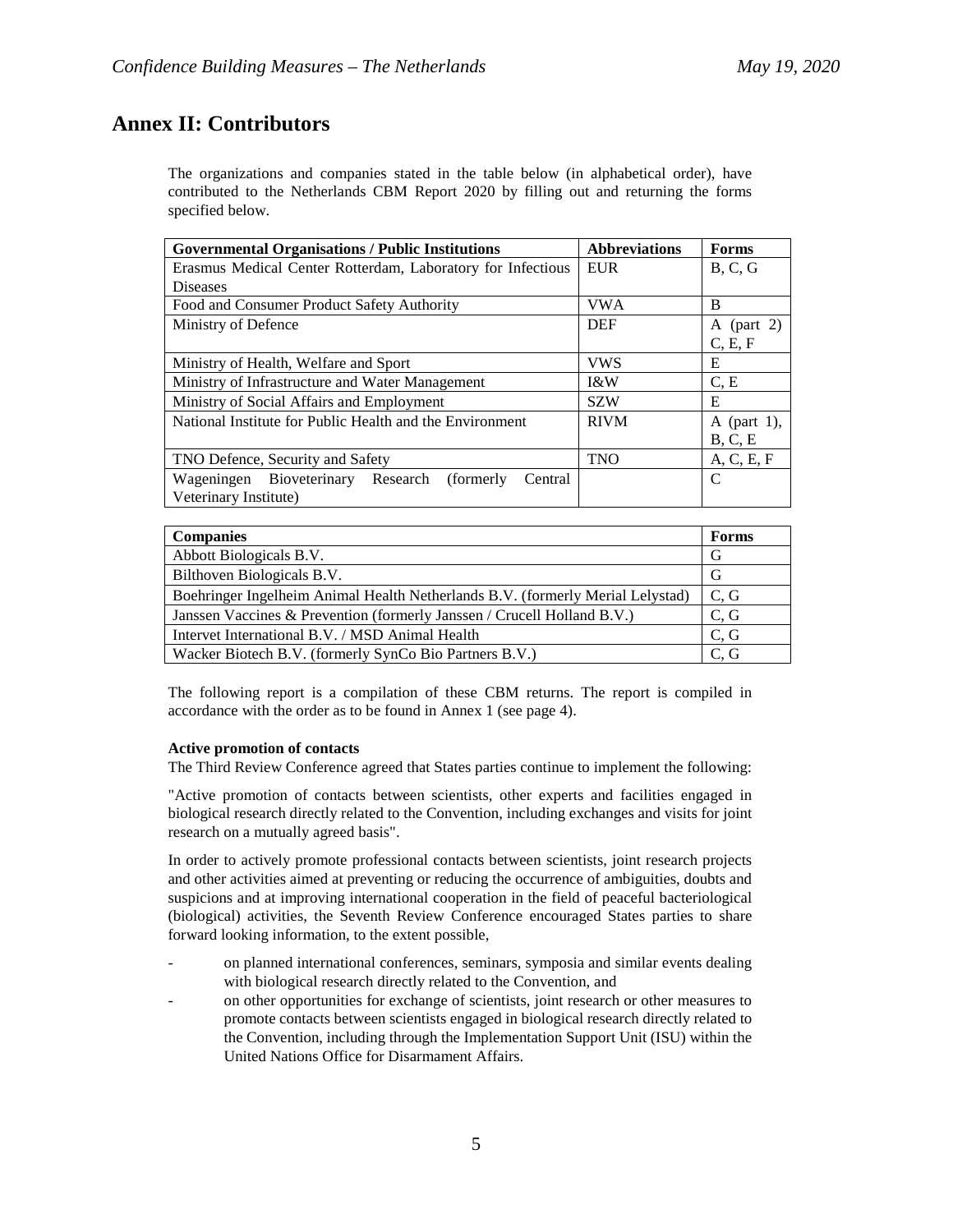# **Confidence-Building Measure "A"**

## **Part 1 Exchange of data on research centres and laboratories**

At the Third Review Conference it was agreed that States Parties continue to implement the following:

"Exchange of data, including name, location, scope and general description of activities, on research centres and laboratories that meet very high national or international safety standards established for handling, for permitted purposes, biological materials that pose a high individual and community risk or specialize in permitted biological activities directly related to the Convention."

### **Modalities**

The Third Review Conference agreed on the following, later amended by the Seventh Review Conference:

Data should be provided by States Parties on each facility, within their territory or under their jurisdiction or control anywhere, which has any maximum containment laboratories meeting those criteria for such maximum containment laboratories as specified in the latest edition of the WHO<sup>[1](#page-5-0)</sup> Laboratory Biosafety Manual and/or OIE<sup>[2](#page-5-1)</sup> Terrestrial Manual or other equivalent guidelines adopted by relevant international organisations, such as those designated as biosafety level 4 (BL4, BSL4 or P4) or equivalent standards.

States Parties that do not possess a facility meeting criteria for such maximum containment should continue to Form A, part 1 (ii).

| <b>Contributors</b>                                      | <b>Abbreviations</b> |
|----------------------------------------------------------|----------------------|
| National Institute for Public Health and the Environment | <b>RIVM</b>          |
| TNO Defence, Security and Safety                         | <b>TNO</b>           |

<span id="page-5-1"></span><span id="page-5-0"></span><sup>&</sup>lt;sup>1</sup> World Health Organization  $\frac{2}{1}$  World Organization for Animal Health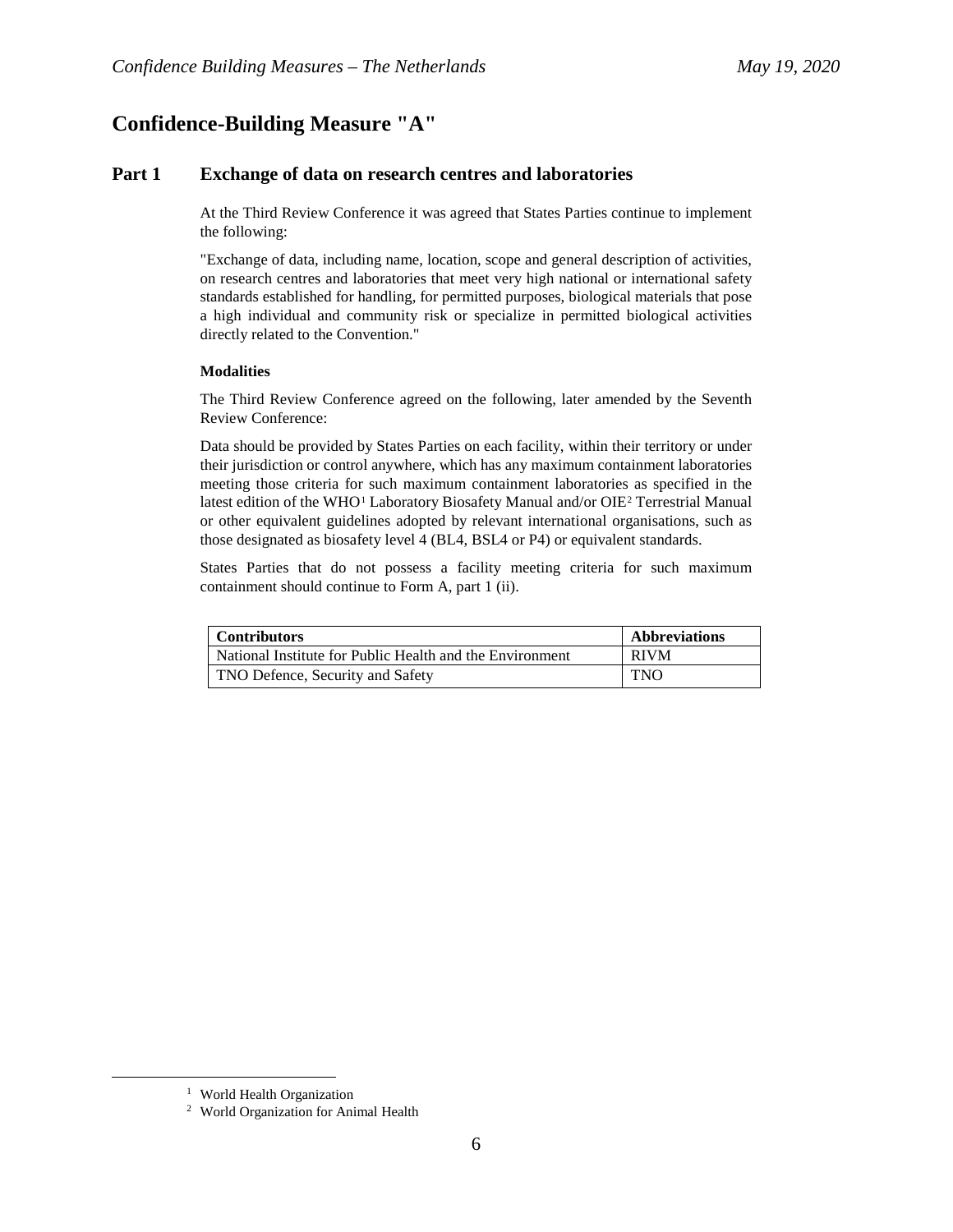### **Form A, part 1 (i)**

*Exchange of data on research centres and laboratories[3](#page-6-0)*

The Netherlands do not possess a facility, within its territory or under their jurisdiction or control anywhere, which has any maximum containment laboratories meeting those criteria for such maximum containment laboratories as specified in the latest edition of the WHO<sup>[4](#page-6-1)</sup> Laboratory Biosafety Manual and/or OIE<sup>[5](#page-6-2)</sup> Terrestrial Manual or other equivalent guidelines adopted by relevant international organisations, such as those designated as biosafety level 4 (BL4, BSL4 or P4) or equivalent standards.

For reasons of transparency, Form A, part 1 (ii), will provide the data requested in Form A, Part 1 (i) regarding facilities handling biological agents with biosafety level 2 and 3.

### **Form A, part 1 (ii)**

If no BSL4 facility is declared in Form A, part 1 (i), indicate the highest biosafety level implemented in facilities handling biological agents<sup>[6](#page-6-3)</sup> on a State Party's territory:

### → Data from the National Institute for Public Health and the Environment (RIVM)

| Biosafety level 37                                | yes |  |
|---------------------------------------------------|-----|--|
| Biosafety level 2 <sup>8</sup> (if<br>applicable) | yes |  |

Any additional relevant information as appropriate:

1. Name(s) of facility<sup>[9](#page-6-6)</sup>

**National Institute for Public Health and the Environment Rijksinstituut voor Volksgezondheid en Milieu (RIVM)**

2. Responsible public or private organization or company

**Ministry of Health, Welfare and Sport Ministerie van Volksgezondheid, Welzijn en Sport**

3. Location and postal address

**Location: Antonie van Leeuwenhoeklaan 9, 3721 MA Bilthoven, the Netherlands**

<span id="page-6-0"></span><sup>&</sup>lt;sup>3</sup> The containment units which are fixed patient treatment modules, integrated with laboratories, should be identified separately.<br>
4 World Health Organization<br>
5 World Organization for Animal Health<br>
6 Microorganisms pathogenic to humans and/or animals<br>
7 In accordance with the latest edition of the WHO Laboratory Bio

<span id="page-6-2"></span><span id="page-6-1"></span>

<span id="page-6-3"></span>

<span id="page-6-5"></span><span id="page-6-4"></span>Terrestrial Manual or other equivalent internationally accepted guidelines. 8 In accordance with the latest edition of the WHO Laboratory Biosafety Manual and/or the OIE

<span id="page-6-6"></span>Terrestrial Manual or other equivalent internationally accepted guidelines. 9 For facilities with maximum containment units participating in the national biological defence research and development programme, please fill in name of facility and mark "Declared in accordance with Form A, part 2 (iii)".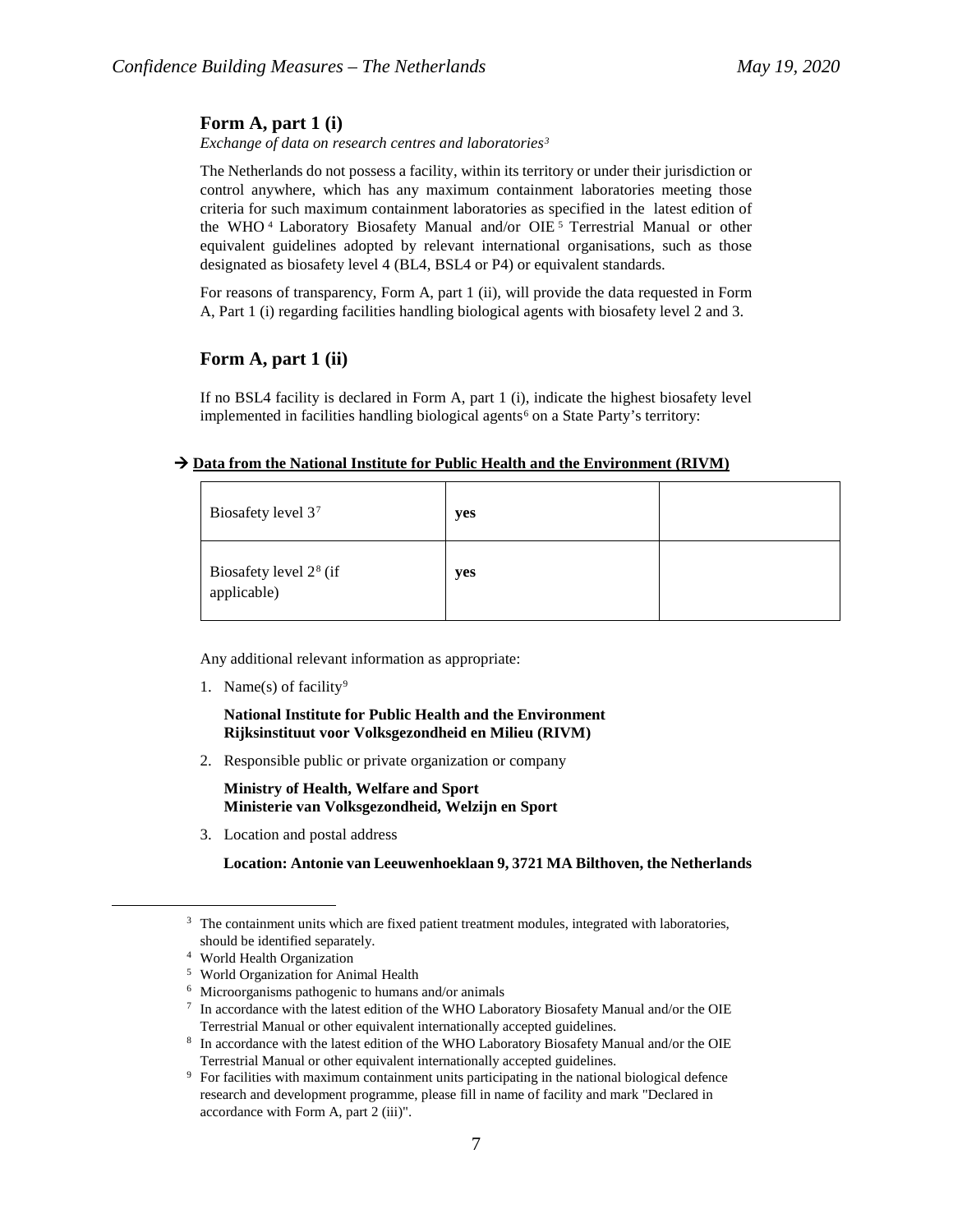#### **Postal address: P.O. Box 1, 3720 BA Bilthoven, the Netherlands**

**Internet address: [http://www.rivm.nl](http://www.rivm.nl/)**

4. Source(s) of financing of the reported activity, including indication if the activity is wholly or partly financed by the Ministry of Defence

**Ministry of Health, Welfare and Sport Ministry of Infrastructure and Water Management Ministry of Economic Affairs and Climate Policy Ministry of Agriculture, Nature and Food Quality Ministry of Foreign Affairs Various government inspectorates The European Union The United Nations**

#### **No funding by the Ministry of Defence**

5. Number of maximum containment units [10](#page-7-0) within the research centre and/or laboratory, with an indication of their respective size  $(m^2)$ 

#### **None**

6. Scope and general description of activities, including type(s) of micro-organisms and/or toxins as appropriate

**Diagnostic research, development of diagnostic methods to detect human diseases or to improve detection methods and research for new or improved vaccines. These activities are about human and zoonotic pathogens belonging to BSL 2 and BSL 3. All in order to:** 

- **Detect, control and prevent infectious diseases for the benefit of the public health in the Netherlands.**
- **Uniform prevention nation-wide, strengthen vigilance and swift response to possible outbreaks through coordinating infectious disease control activities and international cooperation, and direction of the National vaccination program.**
- **Stimulate effective prevention and control of infectious diseases by advising professionals and ministries, granting subsidies and by providing information to the public.**

**Also activities concerning the procurement, storage and distribution of vaccines for the National Immunization Programme (Rijksvaccinatieprogramma, RVP), the National Influenza Prevention Programme (Nationaal Programma Grieppreventie, NPG) and the other national provisions such as pandemic preparedness and the National Serum Depot (NSD).**

<span id="page-7-0"></span><sup>&</sup>lt;sup>10</sup> In accordance with the latest edition of the WHO Laboratory Biosafety Manual, or equivalent.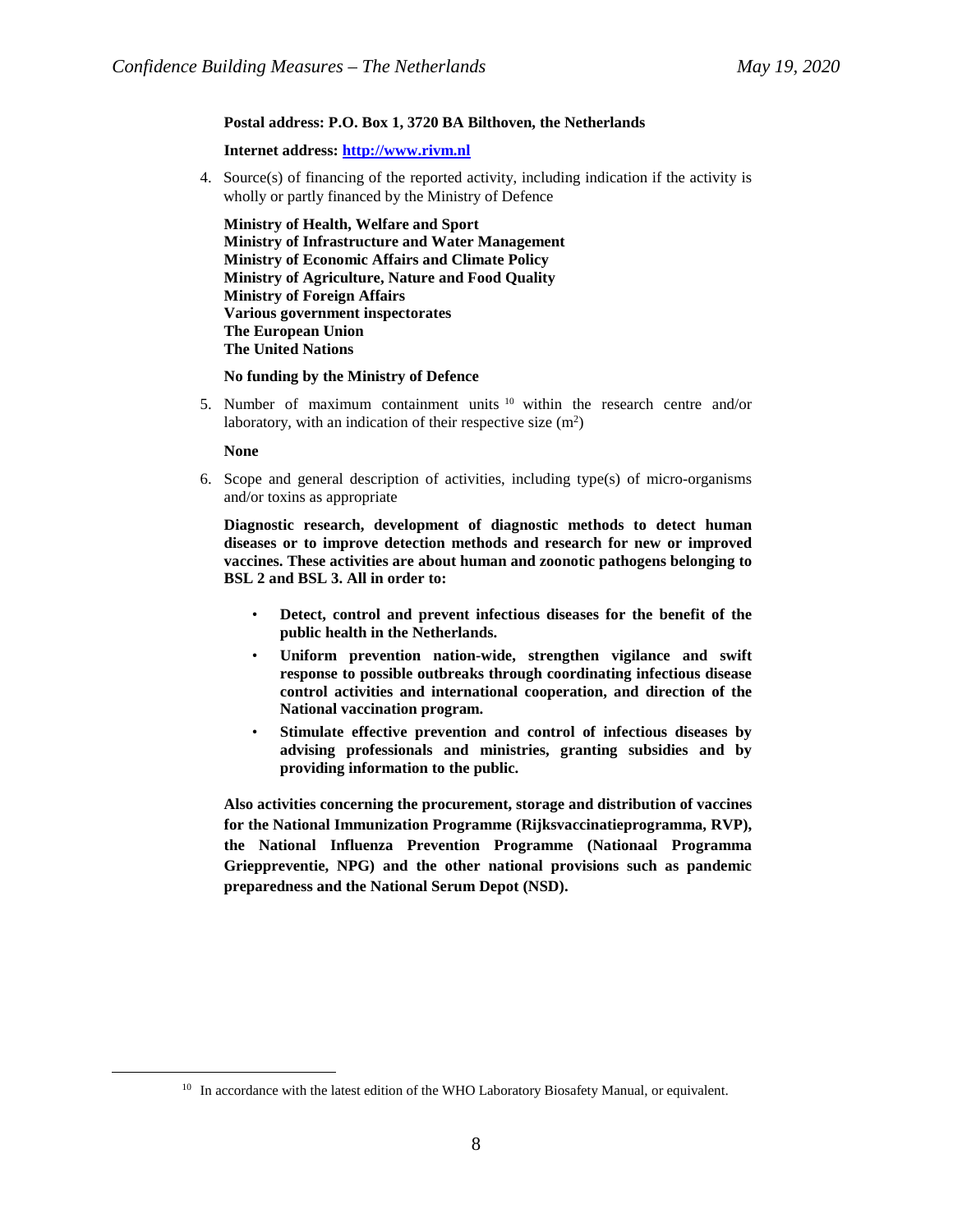### **Data from TNO Defence, Security and Safety**

| Biosafety level 3 <sup>11</sup>          | yes |
|------------------------------------------|-----|
| Biosafety level $2^{12}$ (if applicable) | yes |

Any additional relevant information as appropriate:

1. Name(s) of facility<sup>[13](#page-8-2)</sup>

### **TNO Department of CBRN Protection**

2. Responsible public or private organization or company

#### **Netherlands Organization for Applied Scientific Research (TNO)**

3. Location and postal address

### **P.O. Box 45, 2280 AA Rijswijk, the Netherlands**

4. Source(s) of financing of the reported activity, including indication if the activity is wholly or partly financed by the Ministry of Defence

#### **Financed mostly by the Ministry of Defence**

5. Number of maximum containment units [14](#page-8-3) within the research centre and/or laboratory, with an indication of their respective size  $(m^2)$ 

#### **No maximum (BSL4) containment units**

6. Scope and general description of activities, including type(s) of micro-organisms and/or toxins as appropriate

**Development and testing of detection equipment and identification methods using strains of a limited number of category 2 and 3 bacterial and viral pathogens (***Brucella, Francisella, Bacillus, Burkholderia, Staphylococcus, Clostridium, Yersinia, Klebsiella, Acinetobacter, Escherichia coli and Influenza species***), the bacterial simulants** *Erwinia herbicola***,** *Bacillus* **spp, and the viral simulants MS2 and Baculo virus.**

**Threat assessment and decontamination testing studies (involving** *Bacillus anthracis, Bacillus globigii, Bacillus thuringiensis***). Analysis of biological warfare agents with advanced mass spectrometry is dealing with low and high molecular weight toxins as well as with bacterial or viral extracts from above mentioned sources.**

**Filtration and mask leakage testing with the bacterial weapons simulants** *Bacillus globigii***,** *Bacillus thuringinsies***,** *Erwinia herbicola* **and** *Escherichia coli* **K12 as well as the viral simulant MS2. All activities are performed in closed facilities of appropriate biocontainment level.**

<span id="page-8-0"></span><sup>&</sup>lt;sup>11</sup> In accordance with the latest edition of the WHO Laboratory Biosafety Manual and/or the OIE Terrestrial Manual or other equivalent internationally accepted guidelines. 12 In accordance with the latest edition of the WHO Laboratory Biosafety Manual and/or the OIE

<span id="page-8-1"></span>Terrestrial Manual or other equivalent internationally accepted guidelines. 13 For facilities with maximum containment units participating in the national biological defence

<span id="page-8-2"></span>research and development programme, please fill in name of facility and mark "Declared in accordance with Form A, part 2 (iii)".<br><sup>14</sup> In accordance with the latest edition of the WHO Laboratory Biosafety Manual, or equivalent.

<span id="page-8-3"></span>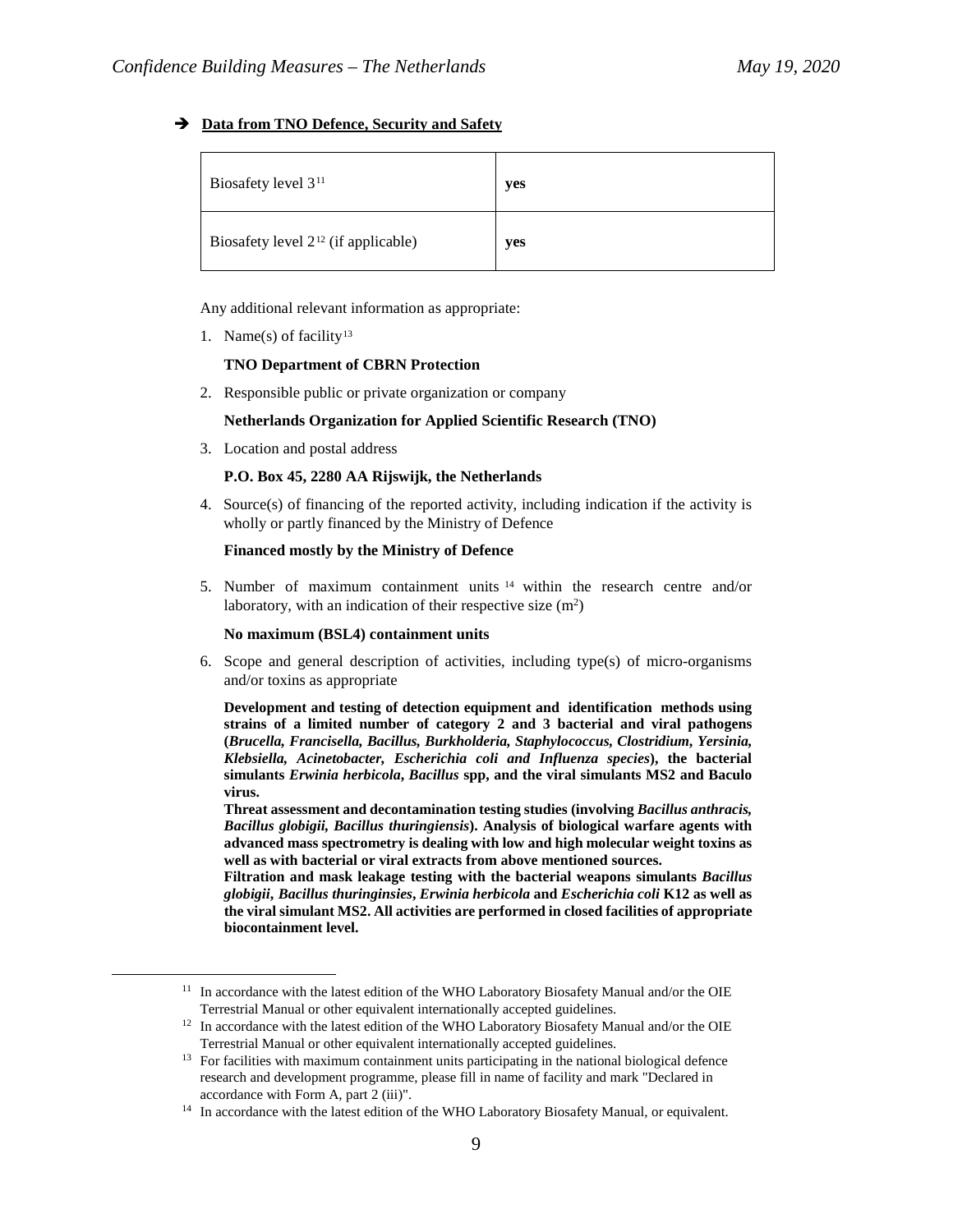**Operational study using** *Bacillus globigii***,** *Bacillus thuringiensis* **to evaluate efficacy of decontamination systems in semi-field conditions.**

# **Part 2 Exchange of information on national biological defence research and development programmes**

At the Third Review Conference it was agreed that States Parties are to implement the following:

In the interest of increasing the transparency of national research and development programmes on biological defence, the States Parties will declare whether or not they conduct such programmes. States Parties agreed to provide, annually, detailed information on their biological defence research and development programmes including summaries of the objectives and costs of effort performed by contractors and in other facilities. If no biological defence research and development programme is being conducted, a null report will be provided.

States Parties will make declarations in accordance with the attached forms, which require the following information:

(1) The objective and summary of the research and development activities under way indicating whether work is conducted in the following areas: prophylaxis, studies on pathogenicity and virulence, diagnostic techniques, aerobiology, detection, treatment, toxinology, physical protection, decontamination and other related research;

(2) Whether contractor or other non-defence facilities are utilized and the total funding provided to that portion of the programme;

(3) The organizational structure of the programme and its reporting relationships; and

(4) The following information concerning the defence and other governmental facilities in which the biological defence research and development programme is concentrated;

- (a) location;
- (b) the floor areas (sqM) of the facilities including that dedicated to each of BL2, BL3 and BL4 level laboratories;
- (c) the total number of staff employed, including those contracted full time for more than six months;
- (d) numbers of staff reported in (c) by the following categories: civilian, military, scientists, technicians, engineers, support and administrative staff;
- (e) a list of the scientific disciplines of the scientific/engineering staff;
- (f) the source and funding levels in the following three areas: research, development, and test and evaluation; and
- (g) the policy regarding publication and a list of publicly-available papers and reports.

| <b>Contributors</b>              | <b>Abbreviations</b> |
|----------------------------------|----------------------|
| Ministry of Defence              | DEF                  |
| TNO Defence, Security and Safety | <b>TNO</b>           |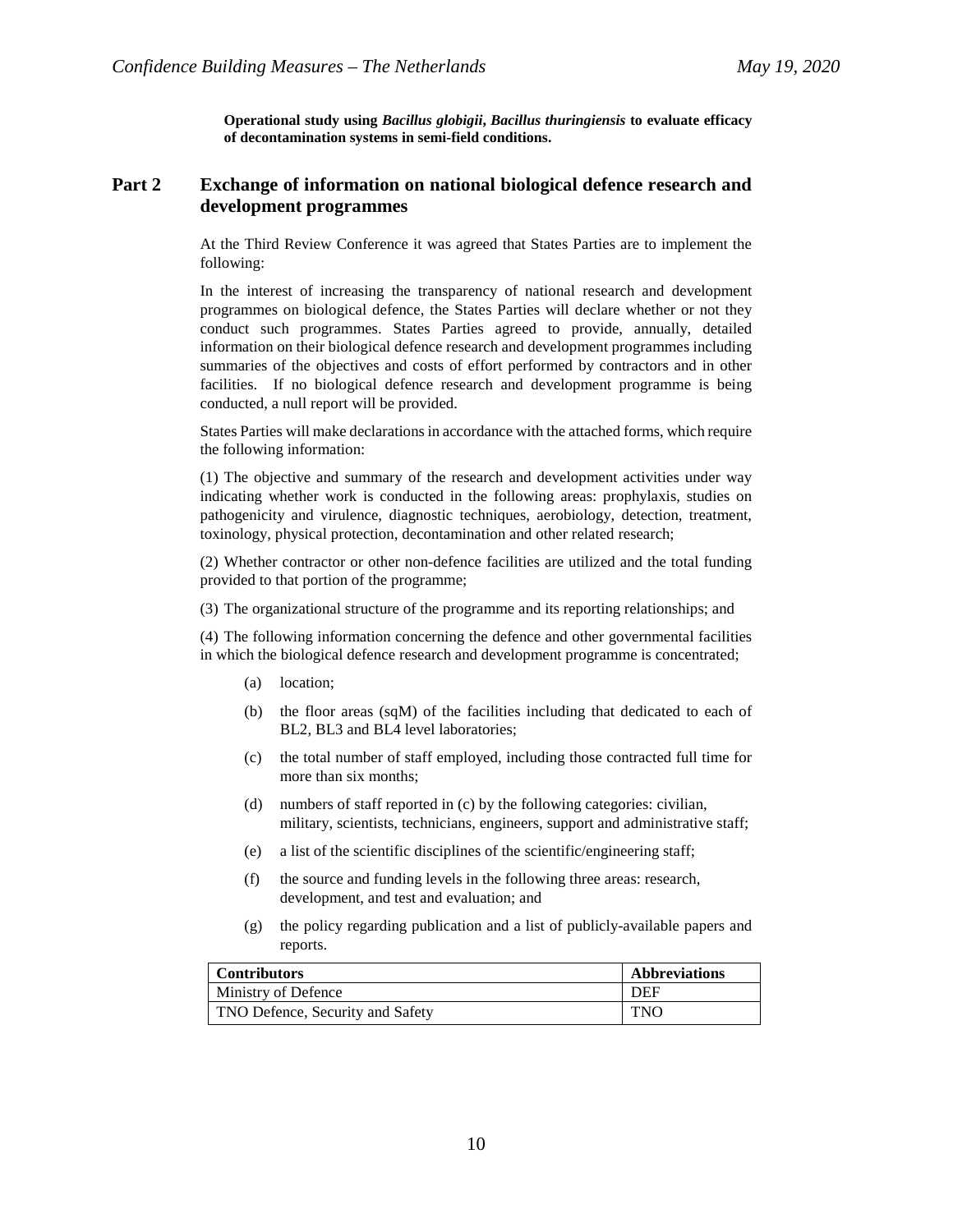## **Form A, Part 2 (i)**

# **National biological defence research and development programmes Declaration**

### $\rightarrow$  Data from the Ministry of Defence & TNO Defence, Security and Safety

Are there any national programmes to conduct biological defence research and development within the territory of the State Party, under its jurisdiction or control anywhere? Activities of such programmes would include prophylaxis, studies on pathogenicity and virulence, diagnostic techniques, aerobiology, detection, treatment, toxinology, physical protection, decontamination and other related research.

#### **Yes**

If the answer is Yes, complete Form A, part 2 (ii) which will provide a description of each programme.

### **Form A, Part 2 (ii)**

### **National biological defence research and development programmes**

#### **Description**

1. State the objectives and funding of each programme and summarize the principal research and development activities conducted in the programme. Areas to be addressed shall include: prophylaxis, studies on pathogenicity and virulence, diagnostic techniques, aerobiology, detection, treatment, toxicology, physical protection, decontamination and other related research.

### **Program Description:**

**Unfortunately the threat coming from chemical, biological, radiological and nuclear (CBRN) agents increased and evolved over the last years and is likely to do so for the foreseeable future. The Ministry of Defence is in need of capabilities that not only provide resilience against agents, but also counteracts new developments such as pharmaceutical based agents and man-modified micro-organisms. The V1802 program aspires to provide understanding of consequences of novel threats, improve CBRN situational awareness and accomplish more adequate physical and medical countermeasures.**

**The Ministry of Defence of the Netherlands observes an increasing and evolving CBRN threat. This threat is multifaceted and unpredictable. This is due to geopolitical global developments and to advances in technologies. Moreover, the Dutch military operational deployment is subject to significant changes and this will continue, nationally and internationally. This all implicates that innovative solutions are called for, in order to maintain preparedness and ensure adequate responsiveness against CBRN incidents. As the hereto required CBRN knowledge base has been outsourced to TNO, a new 4-year research program has been launched, coded V1802.**

**The high level objective is to maintain a broad, topical and high quality knowledge base that contributes to the Armed Forces' capabilities to technically interpret the CBRN threat, to create shared situational awareness and to launch adequate countermeasures.**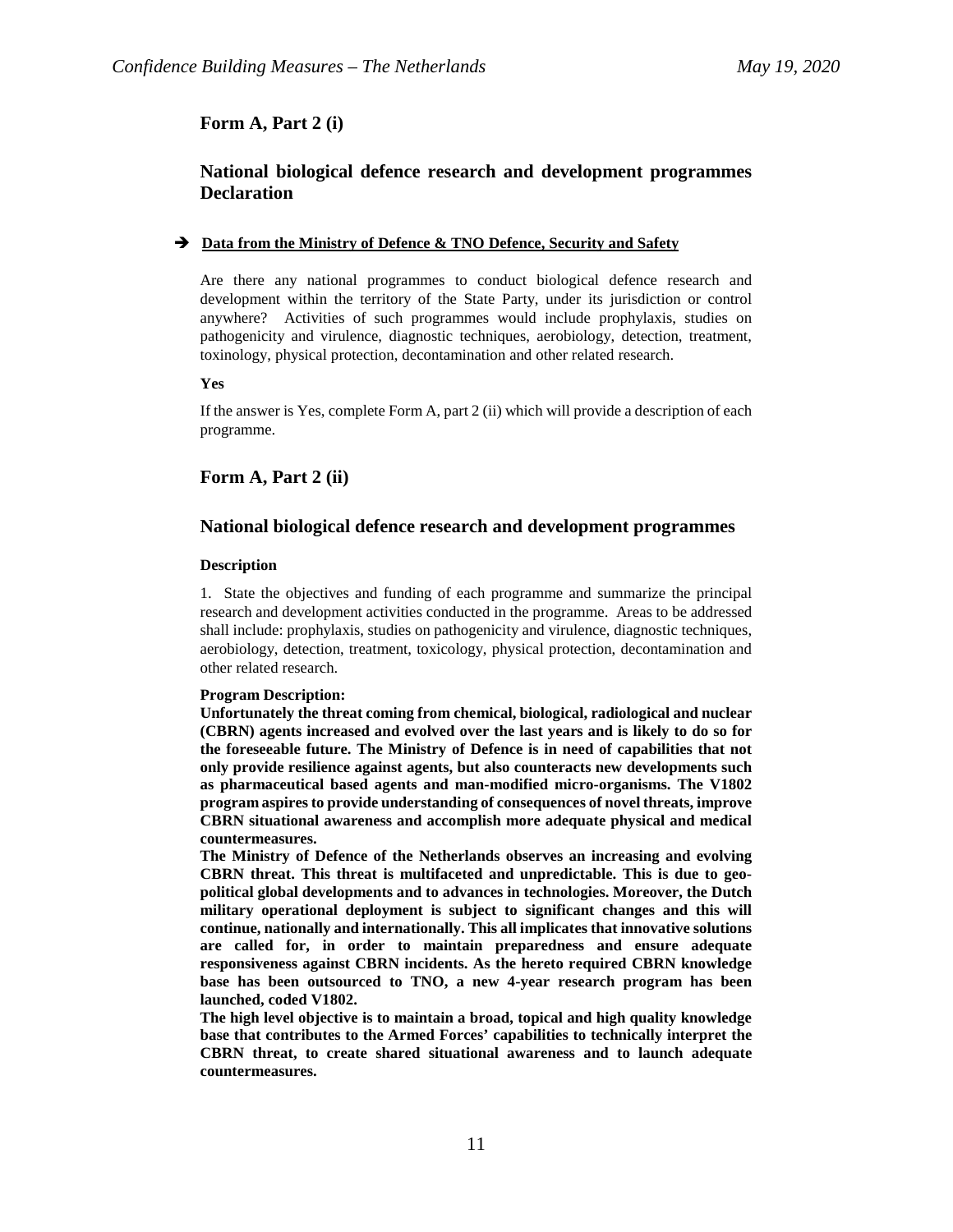**This knowledge base shall be sufficiently comprehensive to cover the problem area and shall also have a number of innovation spearheads ensuring adaptability to developments in the threat area.**

**The program comprises 4 work packages (WPs). The Threat Analysis WP addresses the threat posed by several classes of agents including toxins and (natural and modified) BioThreat Agents. Especially the exponential progress in possibilities to genetically engineer (synthetic biology) micro-organisms may be of concern. Selected agents will be studied to determine how they pose a risk. Desktop research will perform scenario analyses and use computational models to categorize agents. Experimental research will look into synthesis/harvesting/production, stability, detectability, toxic effects, infectiousness and pathogenicity. Special emphasis will be on agents in the aerosol phase.**

**In the Situational Awareness (SA) WP, one of the projects aims to improve detection of low volatile agents using contact-less, mostly spectroscopic techniques. Improvement is also sought in the networking of detectors, thereby optimizing detector placement, combinations of detector techniques, and enriching the output of the resulting network. For bio-detection, a detect-to-treat doctrine is being designed, along with a search for relevant technologies. Another ambition is to contribute to international harmonization of bio-detection testing and evaluation methodology. In our view, diagnosis is also part of SA. The ensemble of point-ofcare kits, earlier developed for classical warfare agents, will be broadened by including easy-to-use assays for exposure to toxins. The aspiration is to develop a generic approach for pre-symptomatic diagnosis of infection, using representative (protein) biomarkers, most likely to be discovered using mass spectrometry. For this purpose an integral proteomic and genomic approach is foreseen.**

**The Countermeasures WP aims to improve personal protection against biological aerosols among others. New materials, based on metal organic frameworks (MOFs) may enable the desired combination of filtration/sorption along with a low thermal load. In parallel, the program provides a demonstrator of a test method that is able to determine the penetration of (hot) aerosols through CBRN protective materials, including demonstration of their performance against requirements. In the field of decontamination, the ambition is to demonstrate the applicability of (modified) MOFs as materials capable to degrade a broad spectrum of threat agents. Furthermore, a proof of concept is foreseen for visualizing and measuring (residual) contamination of surfaces, for example with contact-less imaging technology or with colour reactions for disclosure.**

**The Bio threat agent part of this program is focused on:**

- **Studies into potential dangers of gene editing tools and do-it-yourself biology.**
- **Development of methods to establish whether or not and if so how microorganisms have been genetically modified.**
- **Improvement and harmonization of methods for testing B-detection and identification equipment.**
- **Development of methods for fast and reliable identification of B agents in suspected samples, mainly based on mass spectrometry.**
- **Development of methods for fast and reliable non-clinical diagnosis of Bagents in biomedical samples and assessment of antibiotics resistance, most are based on mass spectrometry; new are diagnostic methods based on CRISPR-Cas technology.**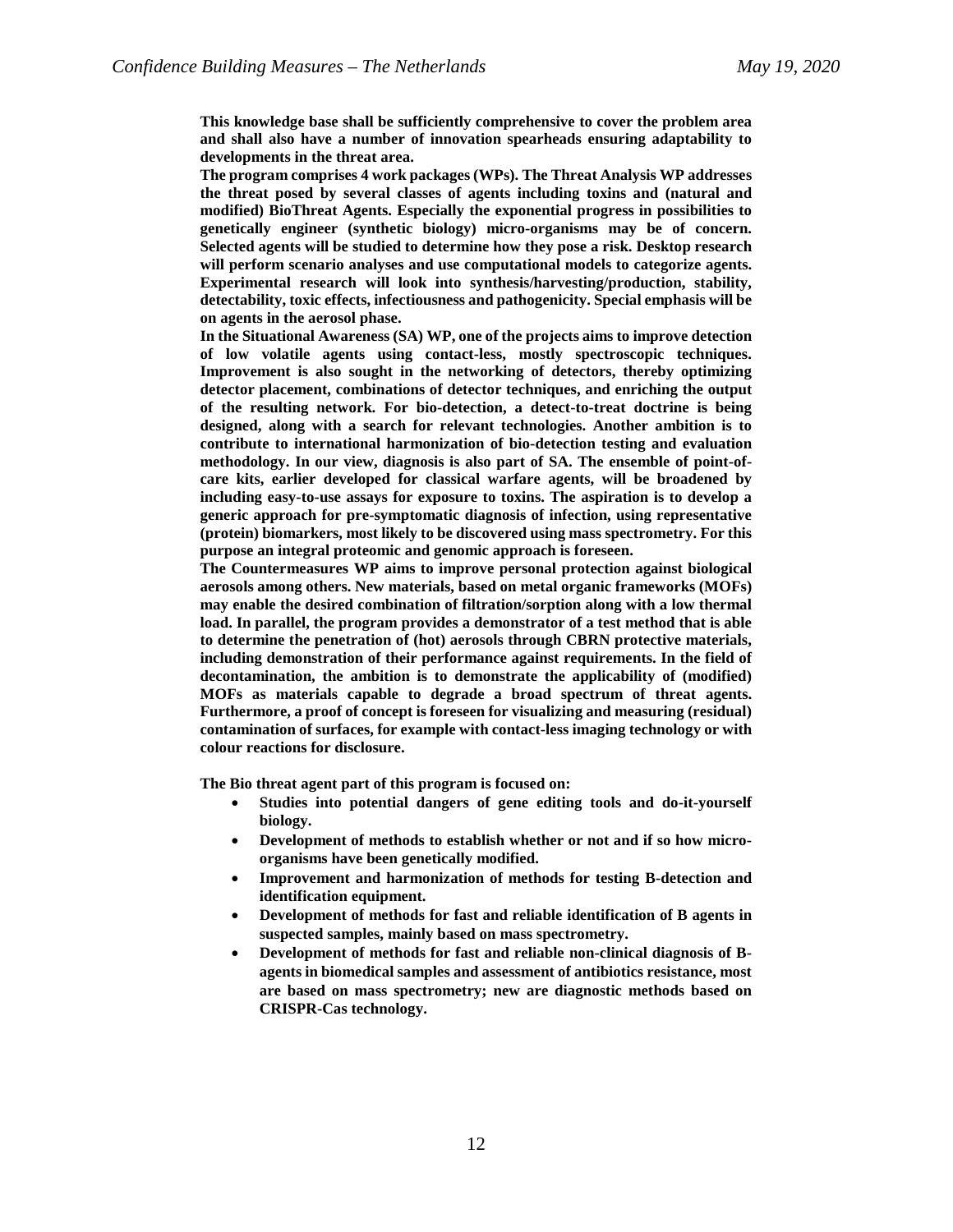2. State the total funding for each programme and its source.

### **The funding of the Ministry of Defence CBRN defence research programme is a total of 10M EURO for the period 2018-2021, part of which (3.6 M EURO) is dedicated to biological defence.**

3. Are aspects of these programmes conducted under contract with industry, academic institutions, or in other non-defence facilities?

**No**

4. If yes, what proportion of the total funds for each programme is expended in these contracted or other facilities?

### **Not applicable**

5. Summarize the objectives and research areas of each programme performed by contractors and in other facilities with the funds identified under paragraph 4.

### **Not applicable**

6. Provide a diagram of the organizational structure of each programme and the reporting relationships (include individual facilities participating in the programme).



7. Provide a declaration in accordance with Form A, part 2 (iii) for each facility, both governmental and non-governmental, which has a substantial proportion of its resources devoted to each national biological defence research and development programme, within the territory of the reporting State, or under its jurisdiction or control anywhere.

### **Not applicable**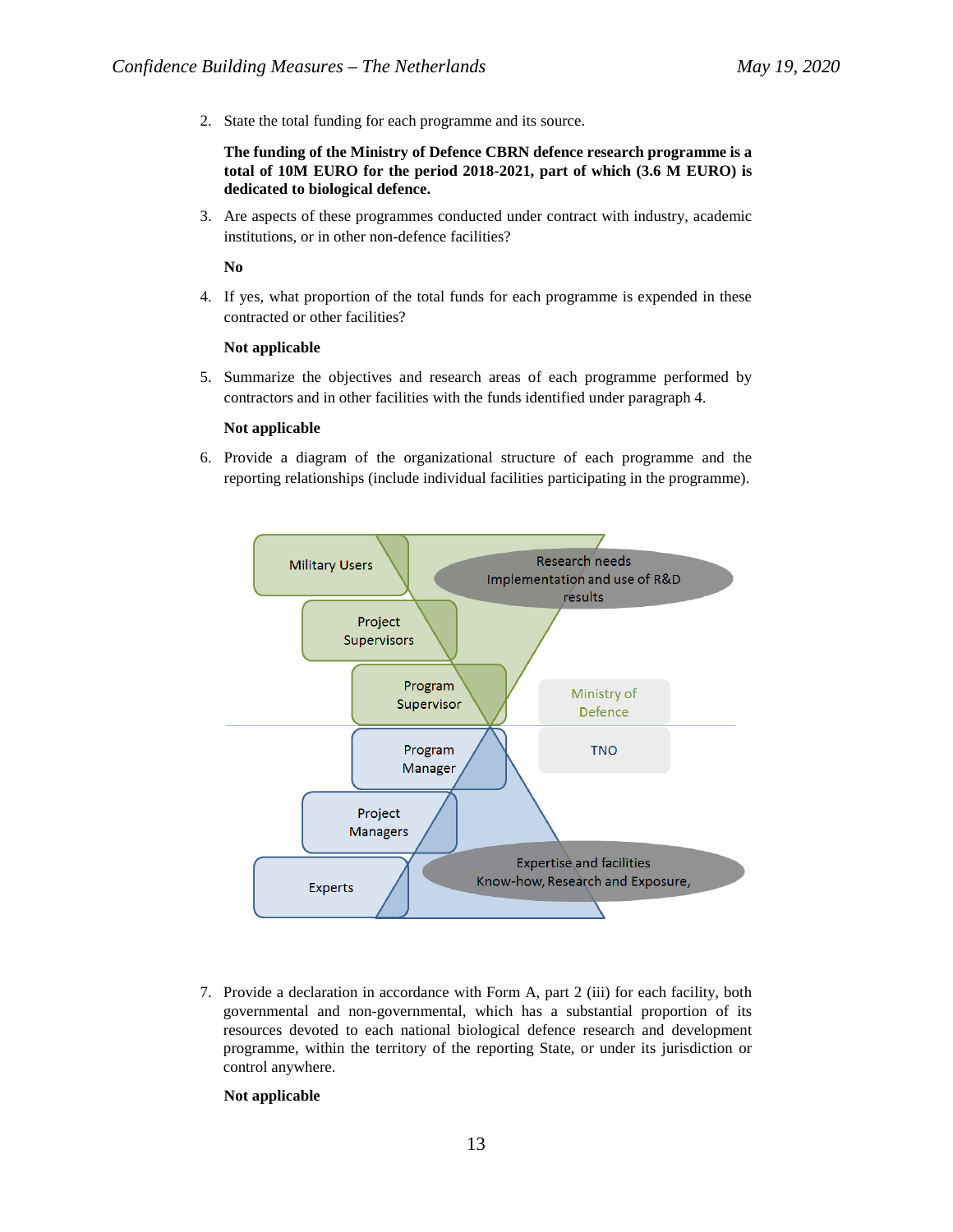# **Form A, Part 2 (iii)**

# **National biological defence research and development programmes**

### **Facilities**

Complete a form for each facility declared in accordance with paragraph 7 in Form A, part 2 (ii).

In shared facilities, provide the following information for the biological defence research and development portion only.

1. What is the name of the facility?

#### **TNO Prins Maurits Building; Department of CBRN Protection**

2. Where is it located (include both address and geographical location)?

### **TNO premises, Lange Kleiweg 137, City of Rijswijk, Province of Zuid-Holland, the Netherlands**

3. Floor area of laboratory areas by containment level:

| <b>Total laboratory floor area</b> | $400$ (sqM) |
|------------------------------------|-------------|
| BL4                                | (sqM)       |
| BL3                                | $200$ (sqM) |
| BL2                                | $200$ (sqM) |

4. The organizational structure of each facility.

| (i) Total number of personnel            | 8            |
|------------------------------------------|--------------|
| (ii) Division of personnel:              |              |
| <b>Military</b>                          | 0            |
| Civilian                                 | 9            |
| (iii) Division of personnel by category: |              |
| <b>Scientists</b>                        | 4            |
| <b>Engineers</b>                         | $\mathbf{2}$ |
| <b>Technicians</b>                       | 3            |
| <b>Administrative and support staff</b>  |              |

(iv)List the scientific disciplines represented in the scientific/engineering staff.

**Chemistry, analytical chemistry, toxicology, immunology, molecular biology, microbiology, medical biology, biochemistry, chemical engineering**

(v) Are contractor staff working in the facility? If so, provide an approximate number.

**No**

(vi)What is (are) the source(s) of funding for the work conducted in the facility, including indication if activity is wholly or partly financed by the Ministry of Defence?

| <b>Ministry of Defence approximately</b> | <b>70%</b> |
|------------------------------------------|------------|
| <b>Industry + Foreign governments</b>    | 30%        |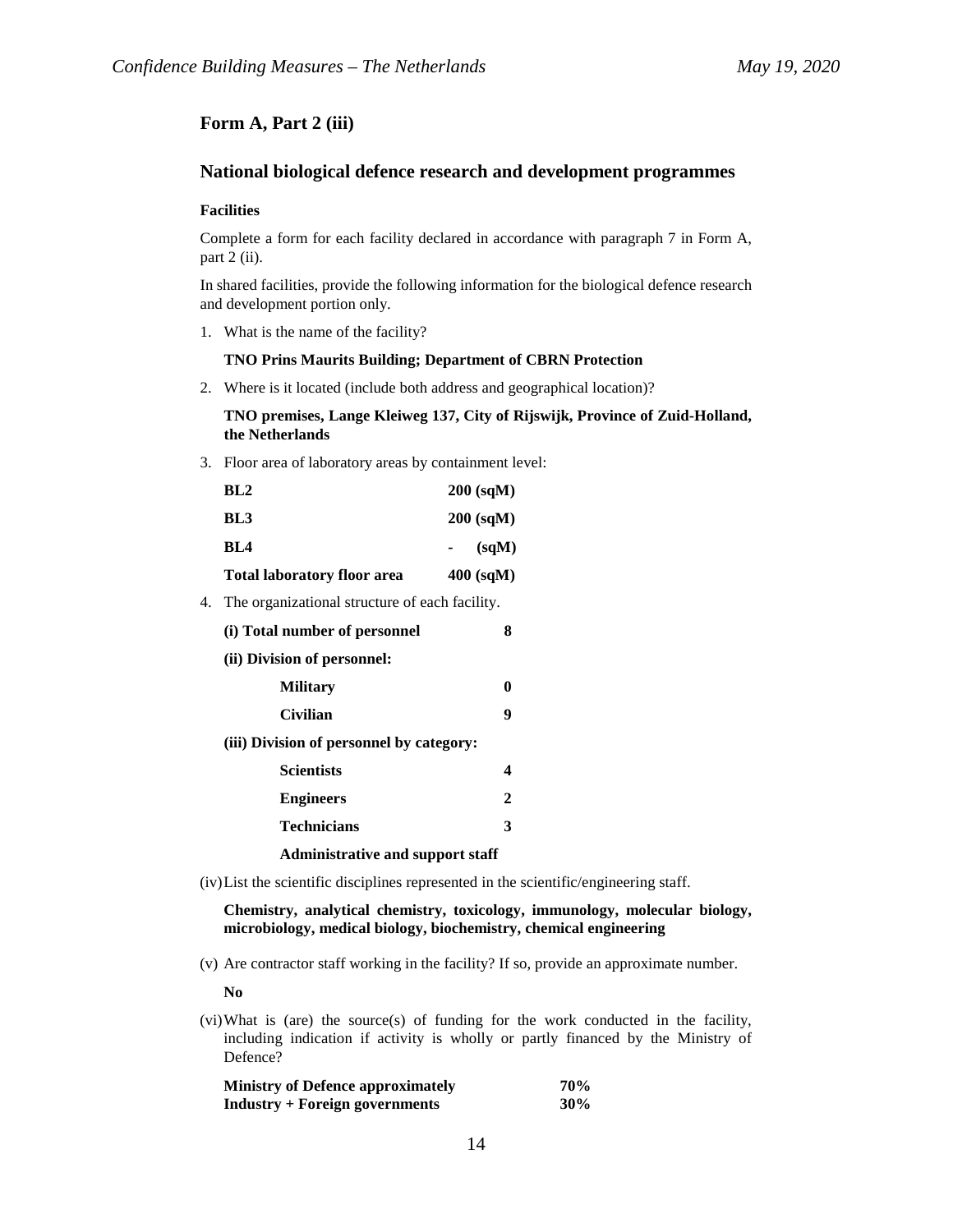(vii) What are the funding levels for the following programme areas:

| Research                   | 50% |
|----------------------------|-----|
| <b>Development</b>         | 10% |
| <b>Test and evaluation</b> | 40% |

(viii) Briefly describe the publication policy of the facility:

**Publication of R&D results are processed through the TNO hierarchy, and then to the appropriate delegates of the Ministry of Defence (assignor). Subjects of general or scientific interest may be published in the open literature only if the Assignor agrees.**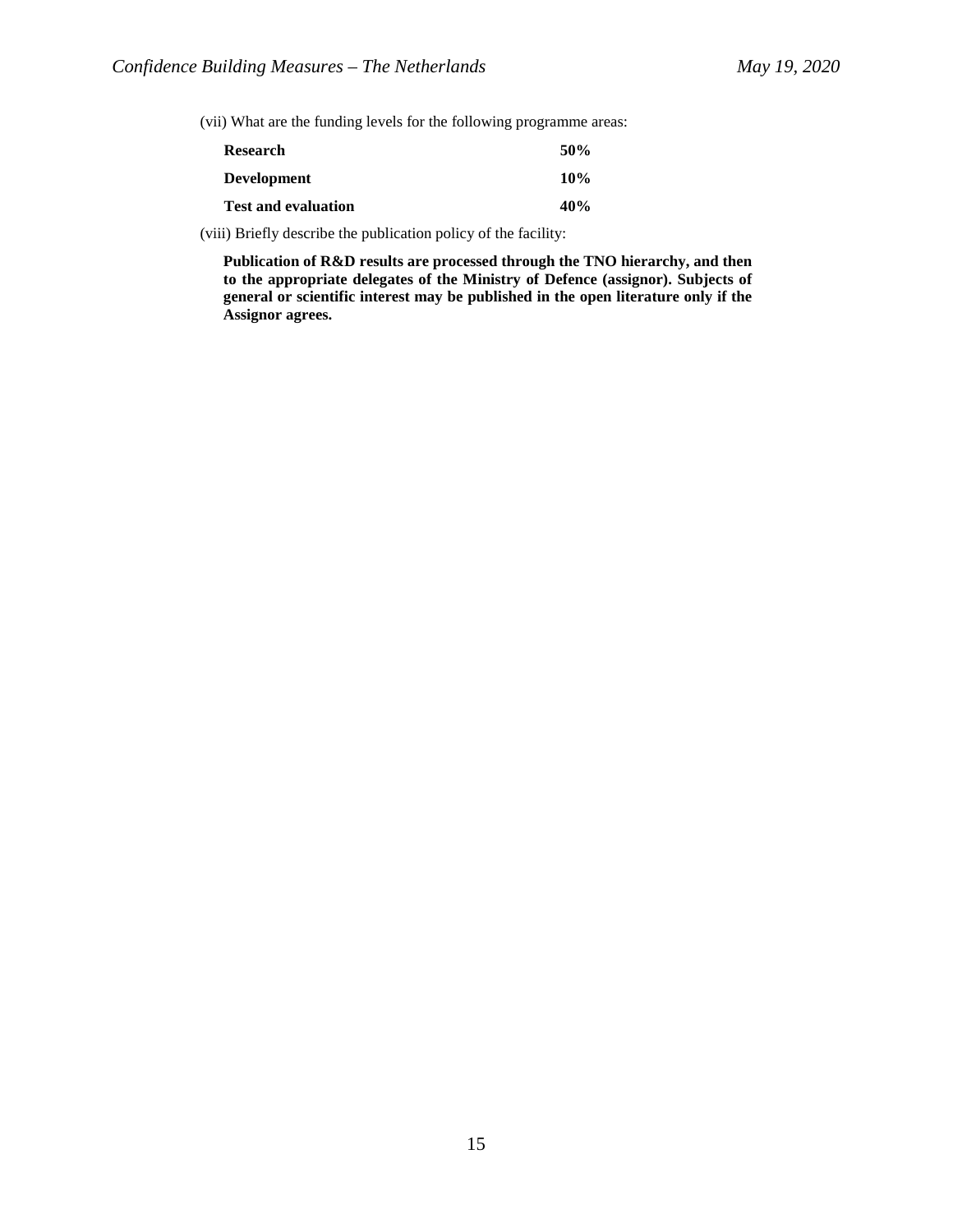(ix)Provide a list of publicly-available papers and reports resulting from the work published during the previous 12 months. (To include authors, titles and full references.)

**FilmArray evaluatie met nagebootste positieve bloedkweken. TNO 2019 R10632. Paauw, A; Voskamp, I; Mars, R; Laaken, A. van der.**

**Robuuste point-of-care testmethodieken voor het detecteren van BTA-infecties. TNO 2018 R11116. Paauw, A.**

**Innovative detection and identification of viruses direct from clinical samples. TNO 2018 R11129. Paauw, A.**

**Untargeted accurate identification of highly pathogenic bacteria directly from blood culture flasks. Int J Med Microbiol 310 (2020) 151376. Erwin M. Berendsen; Evgeni Levin; René Braakman; Andrei Prodan; Hans van Leeuwen; Armand Paauw.**

**Characterization of Burkholderia pseudomallei and Burkholderia mallei using LC-HRMS/MS. TNO 2019 R11245. Paauw, A; Laaken, A. van der; Mars, R; Leeuwen, H. van.**

5. Briefly describe the biological defence work carried out at the facility, including type(s) of micro-organisms [15](#page-15-0) and/or toxins studied, as well as outdoor studies of biological aerosols.

**Development and testing of detection equipment and identification methods using strains of a limited number of category 2 and 3 bacterial pathogens (such as:** *Brucella, Francisella, Bacillus, Vibrio, Staphylococcus, Clostridium, Yersinia***), the bacterial simulants such as** *Erwinia herbicola***,** *Bacillus* **spp, and the viral simulants such as MS2 and Baculovirus. Threat assessment and decontamination testing studies. Analysis of biological warfare agents with advanced mass spectrometry is dealing with low and high molecular weight toxins as well as with bacterial or viral extracts from above mentioned sources. Assessing the level of decontamination after containing surfaces with bacterial spores.**

**Filtration and mask leakage testing with the bacterial weapons simulants such as** *Bacillus globigii***,** *Erwinia herbicola* **and** *Escherichia coli* **K12 as well as the viral simulant MS2. All activities are performed in closed facilities of appropriate biocontainment level.**

**Desk-top study into the definition of synthetic biology and closely related fields, the different types of synthetic biology, and scientific advances therein. The dual use character of synthetic biology was discussed and this was placed in perspective with the perception of biological threats. Finally the potential implications of synthetic biology for the detection and identification of biological threats was discussed. Experimental research into application of CRISPR-Cas technology for fieldable diagnostic assays.**

<span id="page-15-0"></span><sup>&</sup>lt;sup>15</sup> Including viruses and prions.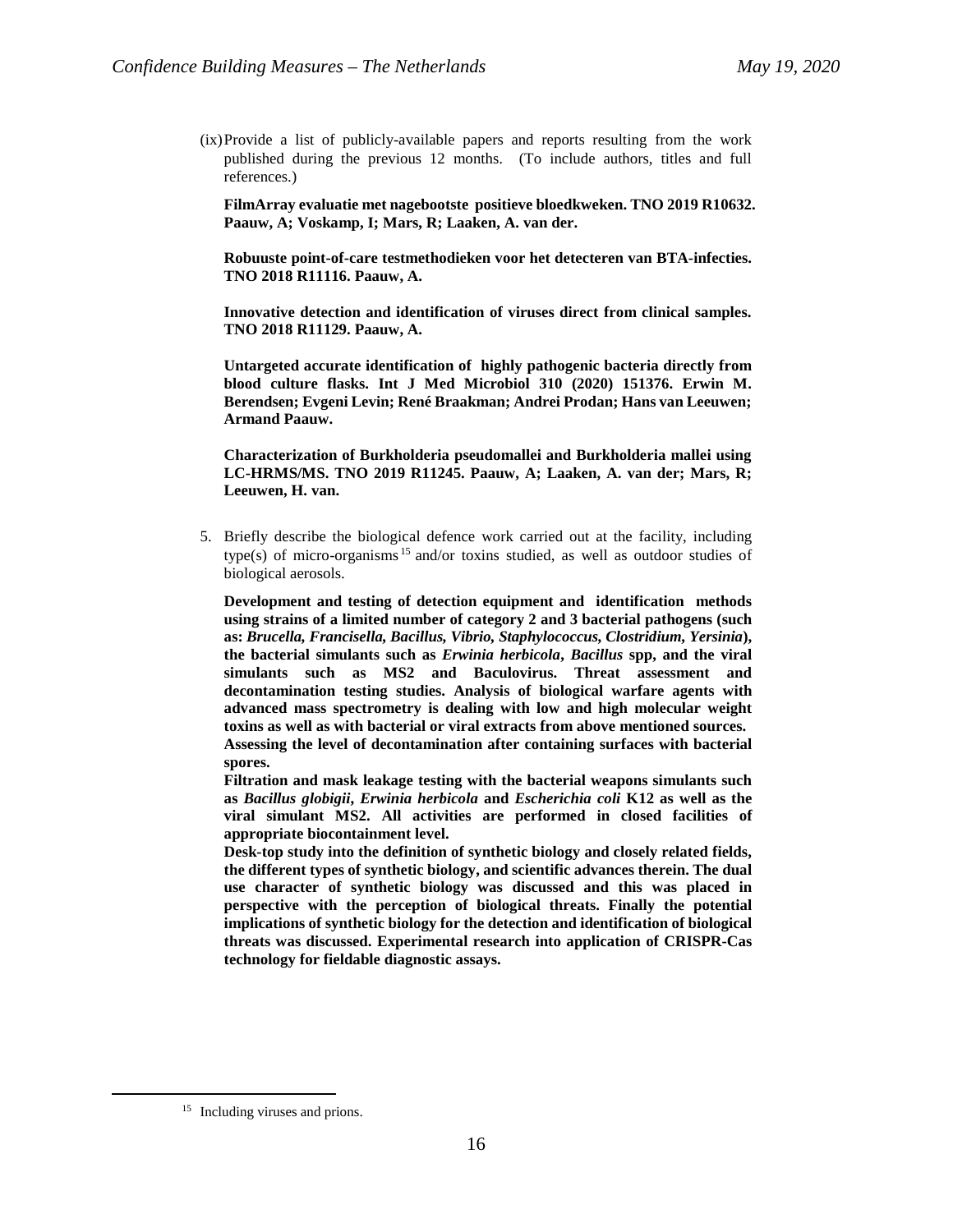# **Confidence-Building Measure "B"**

# **Exchange of information on outbreaks of infectious diseases and similar occurrences caused by toxins**

At the Third Review Conference it was agreed that States Parties continue to implement the following:

Exchange of information on outbreaks of infectious diseases and similar occurrences caused by toxins, and on all such events that seem to deviate from the normal pattern as regards type, development, place, or time of occurrence. The information provided on events that deviate from the norm will include, as soon as it is available, data on the type of disease, approximate area affected, and number of cases.

The Seventh Review Conference agreed the following:

No universal standards exist for what might constitute a deviation from the normal pattern.

### **Modalities**

The Third Review Conference agreed on the following, later amended by the Seventh Review Conference:

- 1. Exchange of data on outbreaks that seem to deviate from the normal pattern is considered particularly important in the following cases:
	- When the cause of the outbreak cannot be readily determined or the causative agent<sup>[16](#page-16-0)</sup> is difficult to diagnose,
	- When the disease may be caused by organisms which meet the criteria for risk groups III or IV, according to the classification in the latest edition of the WHO Laboratory Biosafety Manual,
	- When the causative agent is exotic to a given geographical region,
	- When the disease follows an unusual pattern of development,
	- When the disease occurs in the vicinity of research centres and laboratories subject to exchange of data under item A,
	- When suspicions arise of the possible occurrence of a new disease.
- 2. In order to enhance confidence, an initial report of an outbreak of an infectious disease or a similar occurrence that seems to deviate from the normal pattern should be given promptly after cognizance of the outbreak and should be followed up by annual reports. To enable States Parties to follow a standardized procedure, the Conference has agreed that Form B should be used, to the extent information is known and/or applicable, for the exchange of annual information.
- 3. The declaration of electronic links to national websites or to websites of international, regional or other organizations which provide information on disease outbreaks (notably outbreaks of infectious diseases and similar occurrences caused by toxins that seem to deviate from the normal pattern) may also satisfy the declaration requirement under Form B.

<span id="page-16-0"></span><sup>&</sup>lt;sup>16</sup> It is understood that this may include organisms made pathogenic by molecular biology techniques, such as genetic engineering.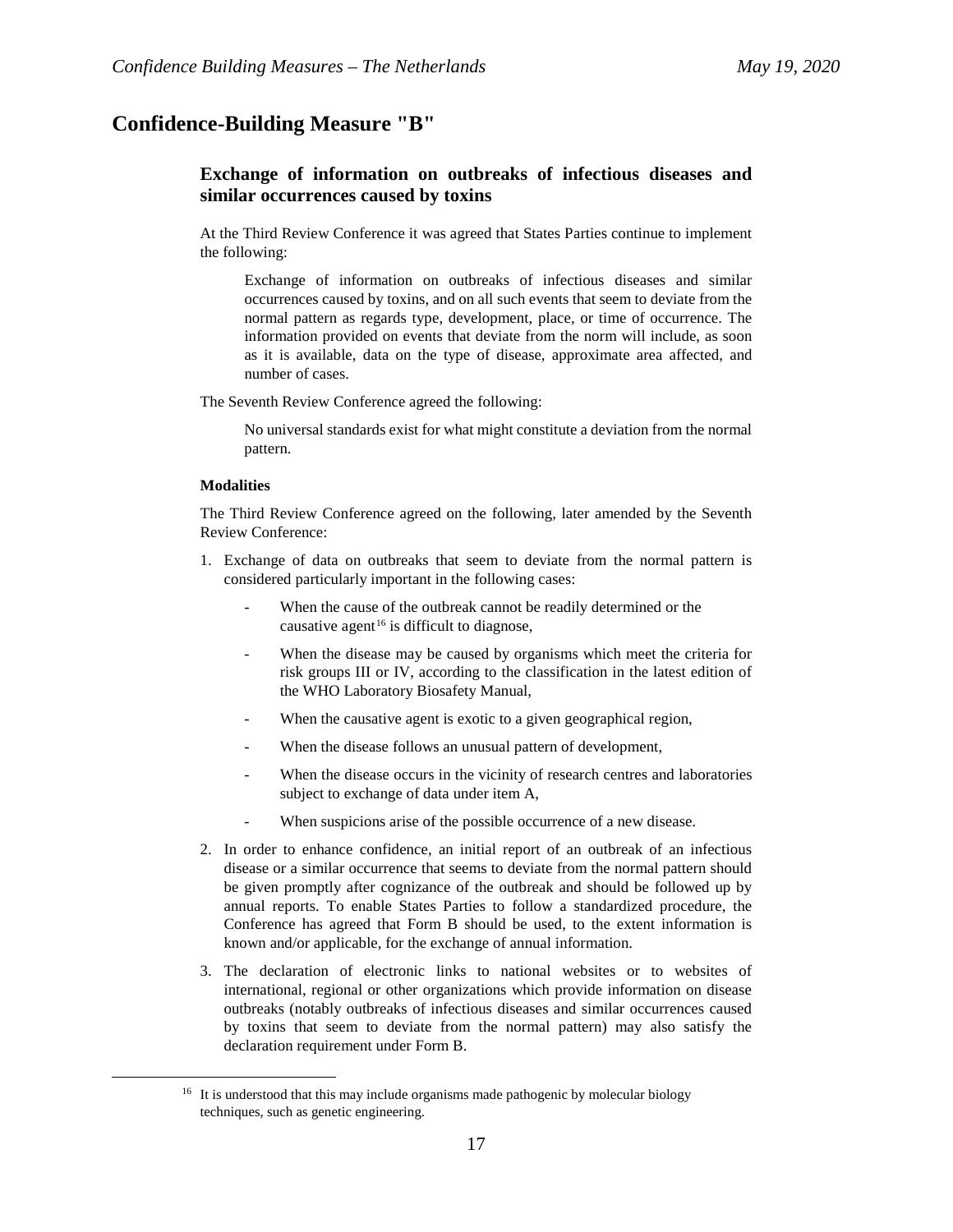4. In order to improve international cooperation in the field of peaceful bacteriological (biological) activities and in order to prevent or reduce the occurrence of ambiguities, doubts and suspicions, States Parties are encouraged to invite experts from other States Parties to assist in the handling of an outbreak, and to respond favourably to such invitations, respecting applicable national legislation and relevant international instruments.

| <b>Contributors</b>                                         | <b>Abbreviations</b> |
|-------------------------------------------------------------|----------------------|
| Erasmus Medical Center Rotterdam, Laboratory for Infectious | I EUR                |
| <b>Diseases</b>                                             |                      |
| Food and Consumer Product Safety Authority                  | <b>VWA</b>           |
| National Institute for Public Health and the Environment    | <b>RIVM</b>          |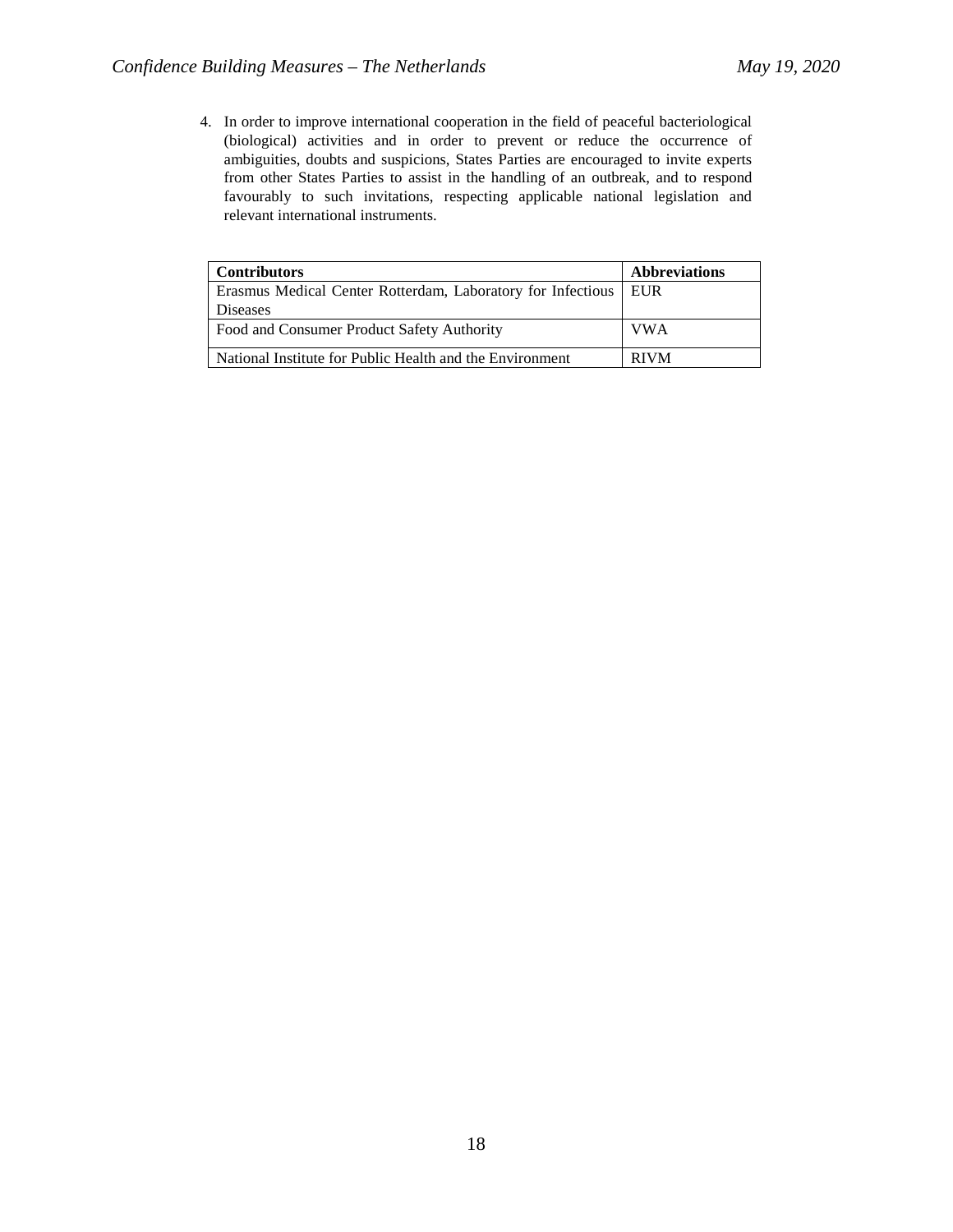# **Form B Information on outbreaks of infectious diseases and similar occurrences that seem to deviate from the normal pattern[17](#page-18-0)**

## **Data from the Erasmus MC Rotterdam, Laboratory for Infectious Diseases**

- 1. Information on outbreaks of infectious diseases and similar occurrences, that seem to deviate from the normal pattern **No outbreaks deviating from the normal pattern.**
- **Data from the Food and Consumer Product Safety Authority (VWA)**
- 1. Information on outbreaks of infectious diseases and similar occurrences that seem to deviate from the normal pattern **No outbreaks deviating from the normal pattern.**
- 2. Background information on outbreaks of reportable infectious animal diseases

| Number of cases per year<br><b>Animal Disease</b> |                |                |                  |                  |                          |
|---------------------------------------------------|----------------|----------------|------------------|------------------|--------------------------|
|                                                   | 2015           | 2016           | 2017             | 2018             | 2019                     |
| Food-and-mouth disease                            | $\theta$       | $\theta$       | $\theta$         | $\theta$         | $\Omega$                 |
| <b>Scabies</b>                                    |                |                |                  |                  | $\overline{a}$           |
| Footrot (sheep)                                   |                |                |                  |                  | $\overline{\phantom{a}}$ |
| Anthrax (all cattle)                              | $\theta$       | $\theta$       | $\theta$         | 0                | $\theta$                 |
| Hog cholera                                       | $\theta$       | $\theta$       | $\theta$         | 0                | $\theta$                 |
| Pseud. fowl plague                                | $\overline{0}$ | $\theta$       | $\overline{0}$   | $\theta$         | $\theta$                 |
| Fowl cholera                                      | $\theta$       | $\theta$       | $\overline{0}$   | $\theta$         | $\theta$                 |
| Atrophic rhinitis                                 |                |                |                  |                  |                          |
| Rabies                                            | $\theta$       | $\Omega$       | $\theta$         | 0                | $\theta$                 |
| African Swine fever                               | $\theta$       | $\theta$       | $\theta$         | 0                | $\theta$                 |
| American foul brood                               | $\overline{c}$ | $\theta$       | 3                | 0                | $\theta$                 |
| Infectious anaemia                                | $\theta$       | $\theta$       | 1                | 0                | $\theta$                 |
| Rabies (bats)                                     | 3              | 9              | 9                | $\mathfrak{D}$   | 5                        |
| Salmonella enteritidis                            | 18             | 29             | 31               | 18               | 39                       |
| Bovine Spongiform Encephalopathy                  | $\mathbf{0}$   | $\mathbf{0}$   | $\boldsymbol{0}$ | $\boldsymbol{0}$ | $\boldsymbol{0}$         |
| Vesicular swine fever                             | $\theta$       | $\Omega$       | $\theta$         | $\theta$         | $\theta$                 |
| Avian Influenza Highly Pathogenic                 | $\overline{0}$ | 9              | 1                | $\overline{2}$   | $\theta$                 |
| Avian Influenza LP                                | 3              | $\overline{2}$ | 1                | 0                | $\theta$                 |
| Bluetongue                                        | $\Omega$       | $\overline{0}$ | $\Omega$         | $\Omega$         | $\theta$                 |
| Psittacosis                                       | 38             | 46             | 38               | 36               | 35                       |
| Tuberculosis in mammals(cattle)                   | $\mathbf{0}$   | $\mathbf{0}$   | $\Omega$         | $\theta$         | $\Omega$                 |
| Q-fever in dairy goats/dairy sheep                | 1              | $\Omega$       | $\theta$         | 0                | $\Omega$                 |

<span id="page-18-0"></span><sup>&</sup>lt;sup>17</sup> See paragraph 2 of the chapeau to Confidence-Building Measure B.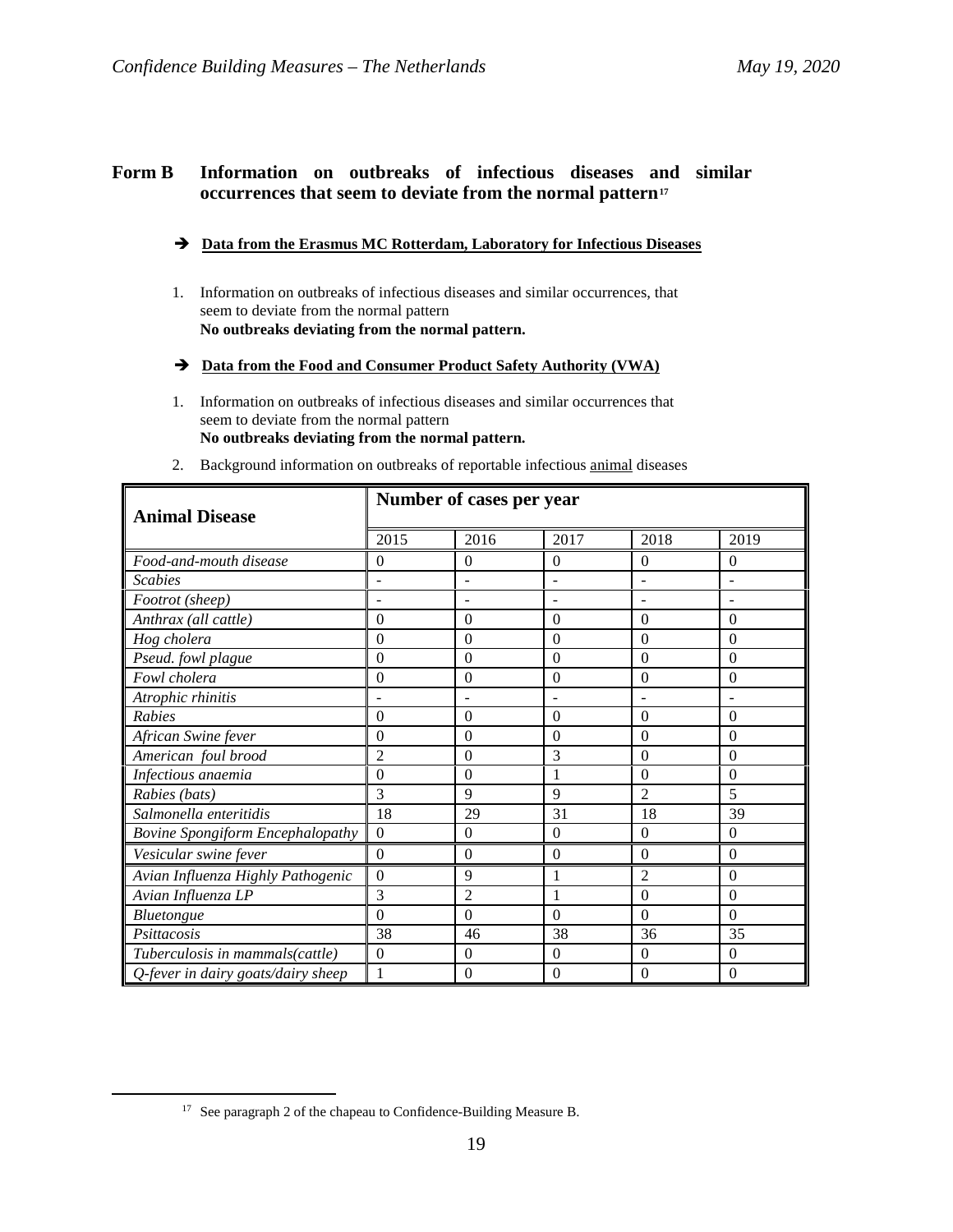## $\rightarrow$  <u>Data from the National Institute for Public Health and the Environment (RIVM)</u>

**Information on notification of infectious diseases can be found on: <https://www.rivm.nl/meldingsplicht-infectieziekten/overzicht-meldingen>**

**Data available on April 3th, 2020 as copied from this site are:**

| Group A                  |          | Number of cases per year |      |      |      |      |      |
|--------------------------|----------|--------------------------|------|------|------|------|------|
|                          | 2019     | 2018                     | 2017 | 2016 | 2015 | 2014 | 2013 |
| MERS-CoV                 |          |                          |      |      |      |      |      |
| Smallpox                 |          |                          |      |      |      |      |      |
| Polio                    |          |                          |      |      |      |      |      |
| Severe Acute Respiratory | $\theta$ |                          |      |      |      |      | O    |
| Syndrome (SARS)          |          |                          |      |      |      |      |      |
| Viral Hemorrhagic Fever  |          |                          |      |      |      |      |      |

| Group B1                                       |      | Number of cases per year |      |      |      |      |      |
|------------------------------------------------|------|--------------------------|------|------|------|------|------|
|                                                | 2019 | 2018                     | 2017 | 2016 | 2015 | 2014 | 2013 |
| Diptheria                                      |      |                          |      |      |      |      |      |
| Human infection with<br>animal influenza virus |      |                          |      |      |      |      |      |
| Plague                                         |      |                          |      |      |      |      |      |
| Rabies                                         |      |                          |      |      |      |      |      |

| Group B <sub>2</sub>       |          |                | Number of cases per year |          |                |                |                |
|----------------------------|----------|----------------|--------------------------|----------|----------------|----------------|----------------|
|                            | 2019     | 2018           | 2017                     | 2016     | 2015           | 2014           | 2013           |
| Typhoid                    | 28       | 19             | 20                       | 18       | 17             | 20             | 25             |
| Cholera                    | 1        | $\mathfrak{D}$ | $\Omega$                 | 1        | 1              | 3              | $\Omega$       |
| Cluster of food infections | 24       | 29             | 30                       | 29       | 29             | 28             | 36             |
| Hepatitis A                | 163      | 187            | 372                      | 81       | 79             | 105            | 109            |
| Hepatitis B Acute          | 105      | 100            | 115                      | 114      | 108            | 141            | 146            |
| Hepatitis B Chronic        | 1031     | 987            | 1095                     | 1009     | 1012           | 1075           | 1154           |
| Hepatitis C Acute          | 46       | 59             | 61                       | 49       | 72             | 53             | 64             |
| Invasive<br>Group<br>A     | 313      | 242            | 293                      | 187      | 171            | 149            | 203            |
| Streptococcus              |          |                |                          |          |                |                |                |
| Pertussis                  | 6278     | 4697           | 4961                     | 5590     | 6672           | 9058           | 3491           |
| <b>Measles</b>             | 83       | 24             | 16                       | 6        | $\overline{7}$ | 140            | 2659           |
| Paratyphoid A              | 7        | 17             | 11                       | 11       | 6              | 9              | 22             |
| Paratyphoid B              | 28       | 28             | 32                       | 29       | 23             | 8              | 14             |
| Paratyphoid C              | 5        | $\theta$       | 3                        | $\theta$ | $\overline{4}$ | $\theta$       | $\overline{2}$ |
| Rubella                    | $\theta$ | $\theta$       | $\theta$                 | $\theta$ | 1              | $\mathfrak{D}$ | 57             |
| STEC/enterohemorrhagic     | 458      | 485            | 394                      | 575      | 754            | 754            | 849            |
| E.coli                     |          |                |                          |          |                |                |                |
| Shigellosis                | 551      | 509            | 427                      | 446      | 360            | 473            | 473            |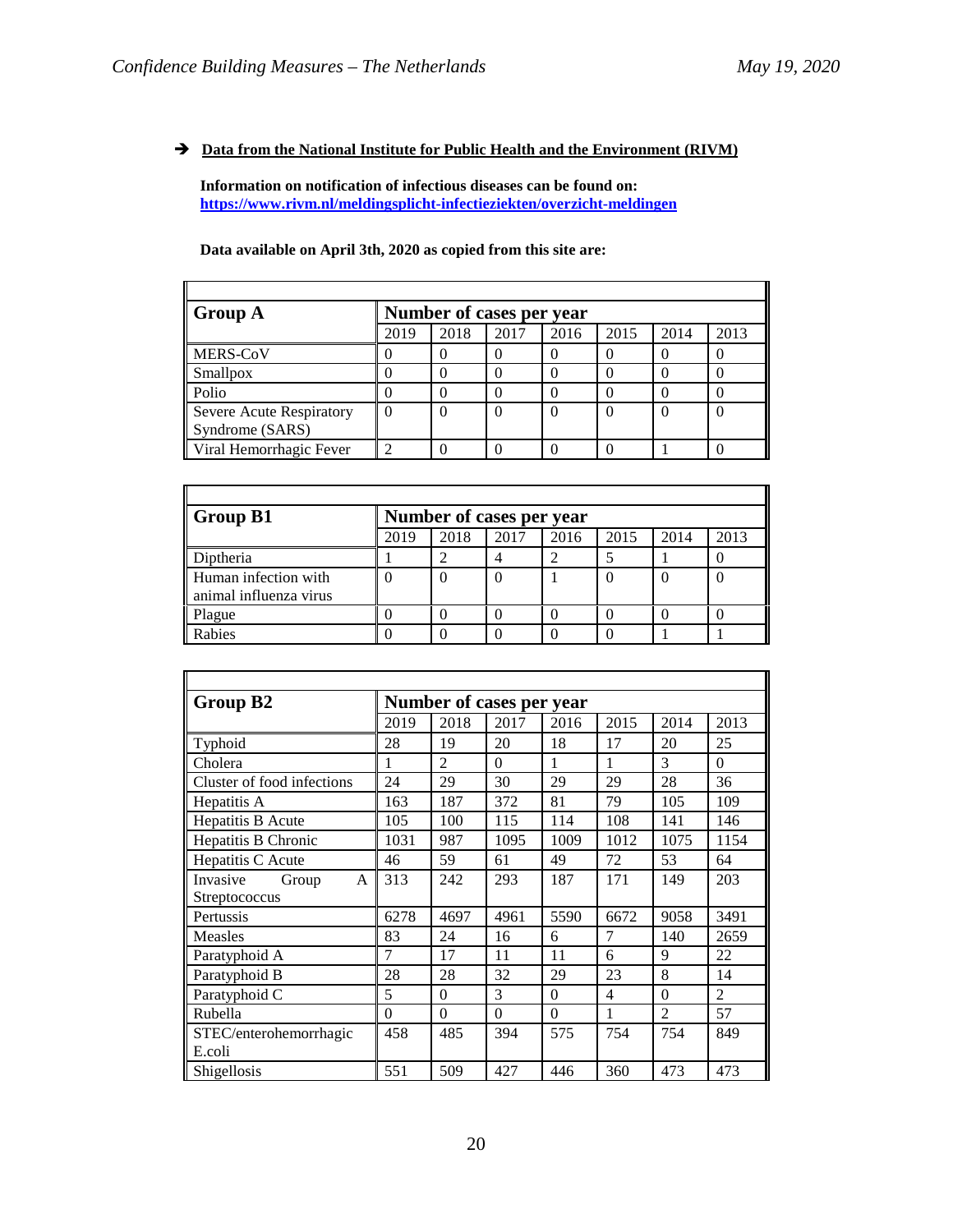**RIVM also reports notification data and shares outbreak information with the ECDC. Notification data are freely accessible through: <https://ecdc.europa.eu/en/surveillance-atlas-infectious-diseases>**

| <b>Group C</b>                                   |                |                 | Number of cases per year |                  |                |                |                |  |
|--------------------------------------------------|----------------|-----------------|--------------------------|------------------|----------------|----------------|----------------|--|
|                                                  | 2019           | 2018            | 2017                     | 2016             | 2015           | 2014           | 2013           |  |
| Anthrax                                          | $\theta$       | $\overline{2}$  | $\theta$                 | $\Omega$         | $\theta$       | $\Omega$       | $\Omega$       |  |
| Mumps                                            | 131            | $\overline{73}$ | 46                       | $\overline{71}$  | 87             | 40             | 205            |  |
| <b>Botulism</b>                                  | $\Omega$       | $\theta$        | $\Omega$                 | $\overline{2}$   | $\theta$       | $\overline{0}$ | $\Omega$       |  |
| <b>Brucelloses</b>                               | $\overline{7}$ | 5               | $\overline{2}$           | $\overline{4}$   | 9              | $\mathbf{1}$   | 6              |  |
| Chikungunya (*)                                  | 1              | $\overline{0}$  | $\overline{0}$           | 13               | 24             | 61             | $\overline{0}$ |  |
| Dengue $(*)$                                     | $\theta$       | $\overline{0}$  | $\boldsymbol{0}$         | 13               | 32             | 13             | $\theta$       |  |
| <b>Yellow Fever</b>                              | $\theta$       | $\overline{2}$  | 1                        | $\theta$         | $\Omega$       | $\Omega$       | $\theta$       |  |
| Hantavirus infection                             | 47             | 37              | 51                       | 31               | 10             | 37             | $\overline{4}$ |  |
| <b>Invasive Haemophilius</b>                     | 38             | 40              | 33                       | 33               | 18             | 20             | 19             |  |
| influenzae type b infection                      |                |                 |                          |                  |                |                |                |  |
| Invasive pneumococcal                            | 63             | 68              | 45                       | 44               | 43             | 39             | 28             |  |
| disease (in children up to 5                     |                |                 |                          |                  |                |                |                |  |
| years of age)                                    |                |                 |                          |                  |                |                |                |  |
| Legionellose                                     | 587            | 583             | 575                      | 465              | 438            | 370            | 311            |  |
| Leptospirosis                                    | 121            | 52              | $\overline{75}$          | 87               | 86             | 104            | 27             |  |
| Listeriosis                                      | 114            | $\overline{77}$ | 113                      | 95               | 71             | 92             | 74             |  |
| <b>MRSA</b><br>(clusters<br>outside<br>hospital) | 5              | 6               | $\overline{4}$           | 5                | 12             | 3              | 11             |  |
| Malaria                                          | 182            | 254             | 211                      | $\overline{251}$ | 344            | 285            | 166            |  |
| Meningococcal disease                            | 157            | 201             | 205                      | 156              | 95             | 81             | 109            |  |
| Psittacosis                                      | 91             | 63              | 52                       | 60               | 47             | 41             | 53             |  |
| Q-fever                                          | 18             | 18              | 22                       | 14               | 20             | 26             | 20             |  |
| Tetanus                                          | $\theta$       | 1               | 1                        | 1                | 1              | $\Omega$       | 1              |  |
| Trichinosis                                      | $\overline{0}$ | $\overline{0}$  | $\overline{0}$           | $\overline{0}$   | $\overline{0}$ | $\overline{0}$ | $\overline{0}$ |  |
| Tularemia                                        | $\overline{4}$ | $\overline{2}$  | $\overline{2}$           | $\overline{4}$   | $\theta$       | $\theta$       | $\Omega$       |  |
| West Nile Fever                                  | $\theta$       | $\overline{2}$  | $\overline{0}$           | 1                | $\theta$       | $\theta$       | $\theta$       |  |
| Creutzfeldt-Jakob (classic)                      | 26             | 26              | 21                       | 30               | 25             | 25             | 30             |  |
| Creutzfeldt-Jakob (variant)                      | $\overline{0}$ | $\theta$        | $\overline{0}$           | $\theta$         | $\theta$       | $\theta$       | $\theta$       |  |
| Zika                                             | $\theta$       | $\overline{4}$  | 9                        | 27               | $\theta$       | $\theta$       | $\theta$       |  |

Information on outbreaks of infectious diseases and similar occurrences, that seem to deviate from the normal pattern

**This section is not applicable for 2019.**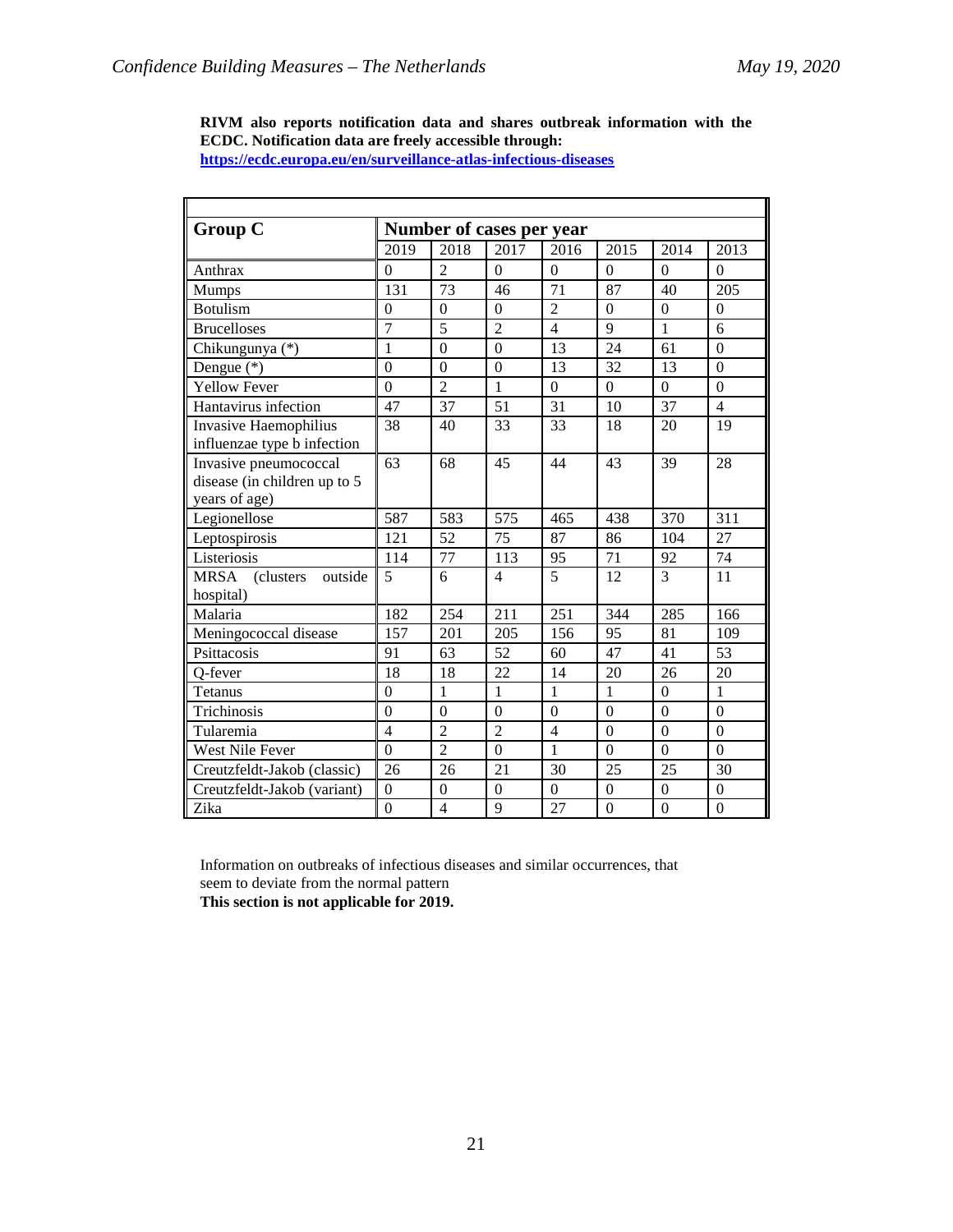# **Confidence-Building Measure "C"**

# **Encouragement of publication of results and promotion of use of knowledge**

At the Third Review Conference it was agreed that States parties continue to implement the following:

Encouragement of publication of results of biological research directly related to the Convention, in scientific journals generally available to States parties, as well as promotion of use for permitted purposes of knowledge gained in this research.

### **Modalities**

The Third Review Conference agreed on the following:

1. It is recommended that basic research in biosciences, and particularly that directly related to the Convention should generally be unclassified and that applied research to the extent possible, without infringing on national and commercial interests, should also be unclassified.

2. States parties are encouraged to provide information on their policy as regards publication of results of biological research, indicating, *inter alia*, their policies as regards publication of results of research carried out in research centres and laboratories subject to exchange of information under item A and publication of research on outbreaks of diseases covered by item B, and to provide information on relevant scientific journals and other relevant scientific publications generally available to States parties.

3. The Third Review Conference discussed the question of cooperation and assistance as regards the safe handling of biological material covered by the Convention. It concluded that other international forums were engaged in this field and expressed its support for efforts aimed at enhancing such cooperation.

| <b>Contributors</b>                                          | <b>Abbreviations</b> |
|--------------------------------------------------------------|----------------------|
| Erasmus Medical Center Rotterdam – Laboratory for Infectious | <b>EUR</b>           |
| <b>Diseases</b>                                              |                      |
| Ministry of Defence                                          | <b>DEF</b>           |
| TNO Defence, Security and Safety                             | <b>TNO</b>           |
| Ministry of Infrastructure and Water Management              | <b>I&amp;W</b>       |
| National Institute for Public Health and the Environment     | <b>RIVM</b>          |
| Boehringer Ingelheim Animal Health Netherlands B.V.          |                      |
| (formerly Merial Lelystad)                                   |                      |
| Janssen Vaccines & Prevention (formerly Janssen / Crucell    | <b>JVP</b>           |
| Holland B.V.                                                 |                      |
| Intervet International B.V. / MSD Animal Health              |                      |
| Wacker Biotech B.V. (formerly SynCo Bio Partners B.V.)       |                      |
| Wageningen Bioveterinary Research (formerly<br>Central       |                      |
| Veterinary Institute)                                        |                      |

### **Data from the Erasmus Medical Center Rotterdam – Laboratory for Infectious Diseases (EUR)**

Not applicable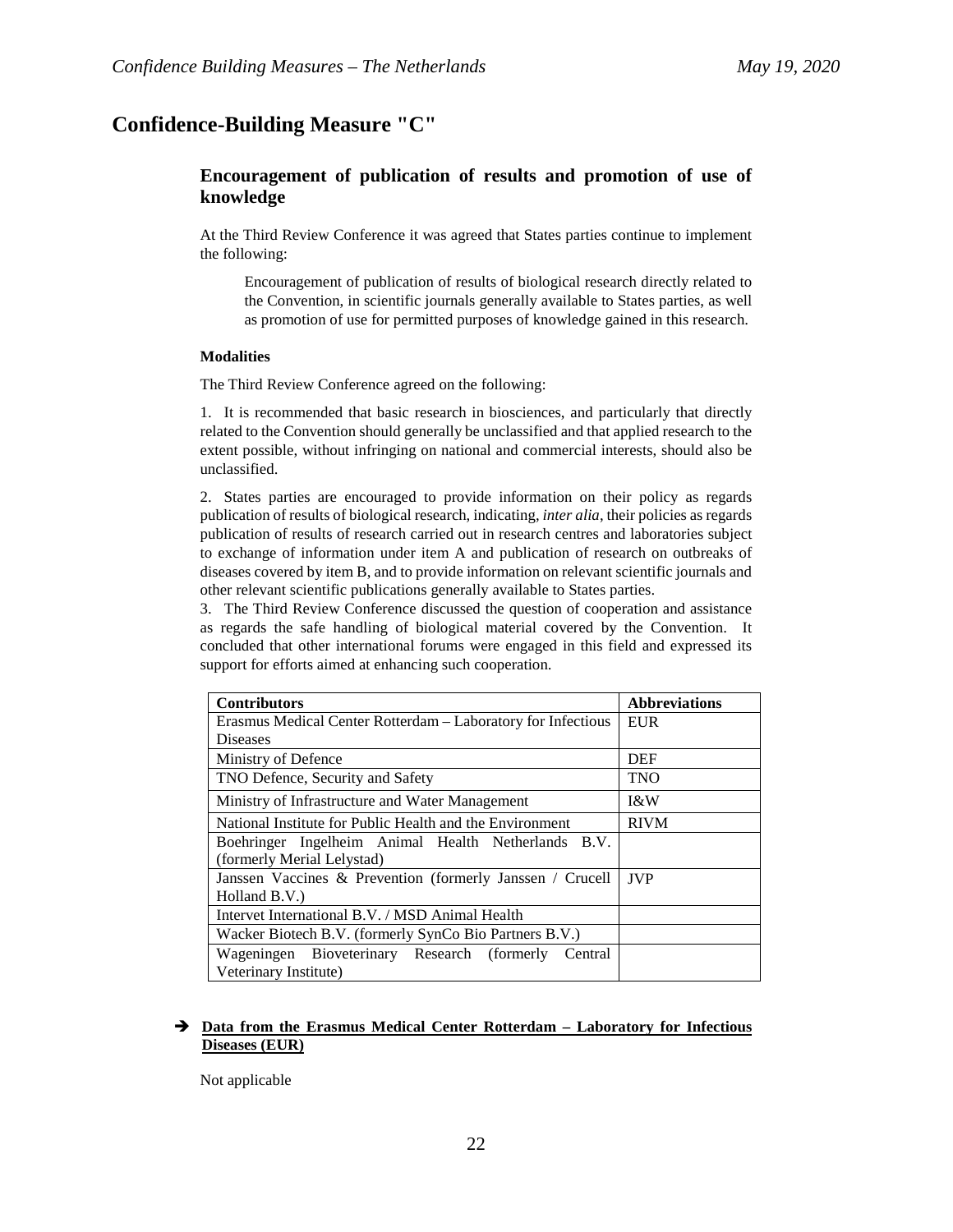### $\rightarrow$  Data from the Ministry of Defence & TNO Defence, Security and Safety

Encouragement of publication of results and promotion of use of knowledge

- In general, the Dutch Ministry of Defence (MoD) encourages publication of results and the promotion of knowledge.
- Results obtained are subject to consent of the Managing Director of TNO, Defence, Safety and Security – the institute that carries out BW research on behalf of the MoD. Furthermore, publication is only allowed after consent by the MoD.
- Scientific publications can be obtained from the sources. As far as relevant, data are published in (inter)national scientific manuals, peer-reviewed journals and magazines.
- Where appropriate IPR, will be protected by patents.

### → Data from the Ministry of Infrastructure and Water Management (I&W)

As the ministry of Infrastructure and Water Management (I&W) has no influence in whether or not the result of scientific research related to the Convention is published, I&W does not need to classify or unclassify any publication, nor can I&W promote any given publication. Of course I&W will take the recommendation of the Third Review Convention into consideration in the eventuality of any publication in the future.

### $\rightarrow$  Data from the National Institute for Public Health and the Environment (RIVM)

The National Institute for Public Health and the Environment (RIVM) is a recognized leading centre of expertise in the fields of health, nutrition and environmental protection. The RIVM plays a central role in information exchange with local health services, among other through a national infectious disease bulletin, electronic surveillance systems (for notifiable and voluntarily monitored diseases), yearly seminars and an electronic rapid alert system. Studies carried out by the National Institute of Public Health and the Environment are published in the public domain (www.rivm.nl.). The dual-use aspect of publications was assessed as described in the Dutch Code of Conduct, as well as in the advisory report of the KNAW 'Improving biosecurity; assessment of dual-use research'. Besides the above mentioned the RIVM develops and exploits its international knowledge base in various ways:

International research and projects.

- Contributions to international conferences and publications.
- Activities on behalf of international clients such as the European Commission and its agencies, the World Health Organization (WHO) and the Organization for Economic Cooperation and Development (OECD). RIVM plays an active part in the WHO Collaborating Centres.
- Activities further to formal agreements between the Netherlands and other countries, including 'twinning'-programs designed to provide specific assistance, and collaboration with RIVM's sister organizations in other countries.
- RIVM actively participates in the EU CBRN Centres of Excellence initiative that aims to strengthen the CBRN-resilience. RIVM participated in projects dedicated to strengthen biosafety and biosecurity in research facilities and hospitals in Central Asia. Additionally, within this CoE initiative, CBRN first response and CBRN forensics is strengthened in Southeast and Eastern Europe by train-the-trainer programs and table-top and field exercises, both at national and sub-regional level, thereby promoting inter-agency and regional cooperation in CBRN first response and CBRN forensics. Within this EU CBRN CoE initiative, RIVM participates in project that aims to protect critical infrastructure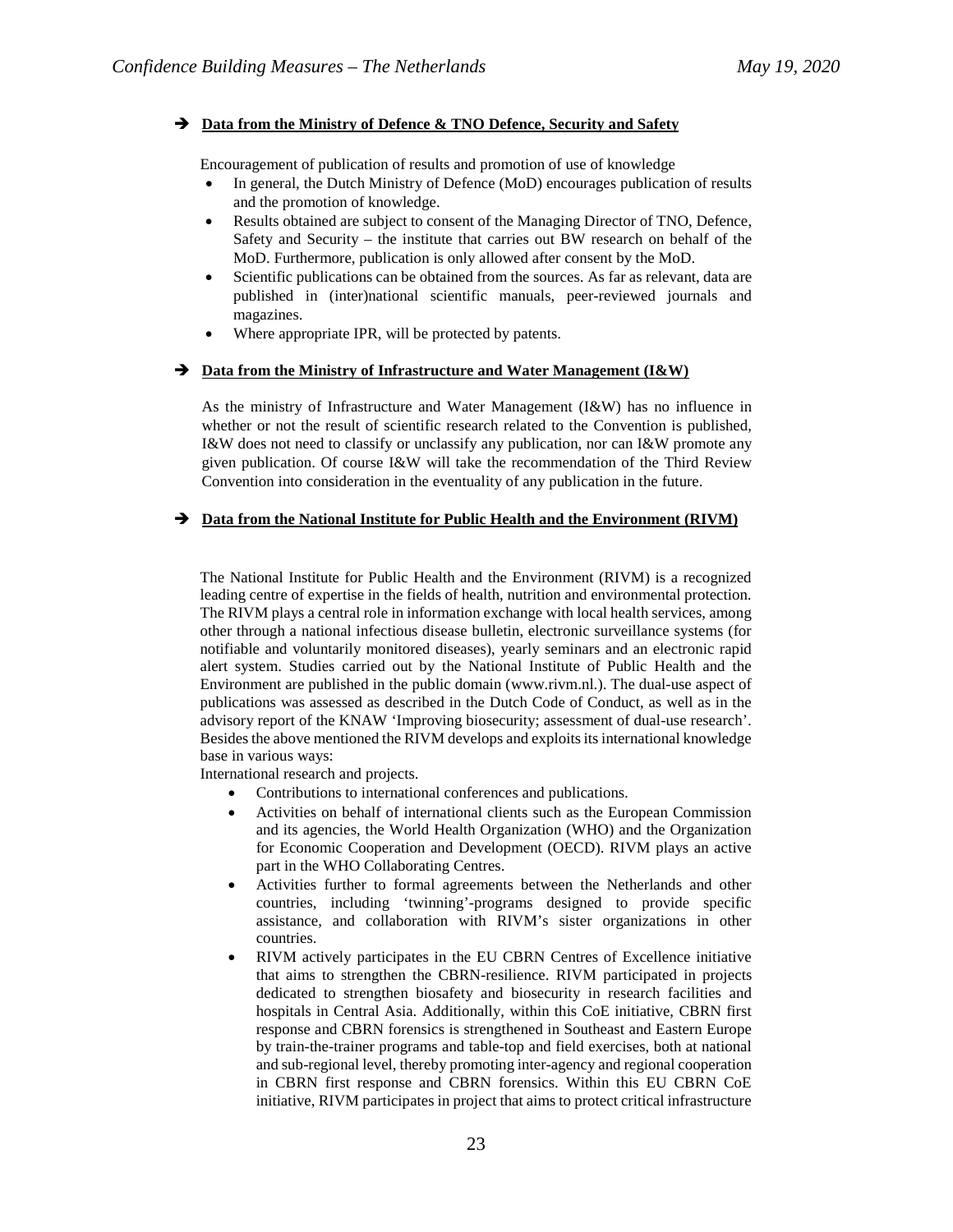in Jordan, Lebanon and Iraq, where RIVM is mostly involved risk assessment and risk mitigation of the drinking water production, treatment and supply critical infrastructure in Jordan.

- Within the framework of the Global Partnership against the spread of weapons and materials of mass destruction, RIVM was actively involved in train-thetrainer programs on biosecurity awareness and biosecurity management in East African countries, including Uganda, Tanzania, Kenya and Ethiopia. In addition, RIVM assists several countries in the implementation of a national inventory of dangerous pathogens. This inventory is a comprehensive overview of all laboratories in a country, the pathogens that are stored by these laboratories and their required laboratory containment levels. To comply with international agreements, such as the the Biological Toxins and Weapons Convention, countries are obliged to have oversight mechanisms, including a national inventory.
- The Netherlands Biosecurity Office, housed by the RIVM, is the national knowledge and information center for the Dutch Government and for organizations that work with high-risk biological materials, and aims to disseminate the government's new policy on biosecurity. The Biosecurity Office provides information to raise awareness on biosecurity issues and to enhance bio-risk management inside the organizations concerned (www.bureaubiosecurity.nl). This is done by organizing workshops and lectures, distribute newsletters to inform the field, by providing tools to assess the organizations current level of biosecurity.

### **Data from Boehringer Ingelheim Animal Health Netherlands BV Lelystad (formerly Merial Lelystad)**

Boehringer Ingelheim Animal Health Netherlands BV Lelystad manufacturing and R&D works with different strains of the Foot-and-Mouth Disease Virus. At the site only applied research is performed, no basic or fundamental research. Publication of the results is, given the nature of the research, not in the interest of the company.

### → Data from Janssen Vaccines & Prevention ((JVP) formerly Crucell Holland B.V)

JVP very much encourages the publication of results of scientific research. JVP has a general procedure for publication of abstracts, manuscripts, presentations, press releases and any other form of communication of scientific or clinical development result. This procedure ensures, amongst others, consistent language, style, and adequate media content of final publication, adherence to corporate strategy and identity, scientific soundness, statically correctness of the conclusions and identification of possible IP issues.

#### **Data from Intervet International B.V. / MSD Animal Health**

MSD Animal Health believes in science for healthier animals, and as a research driven organisation, encourages publication of scientific research.

#### **Data from Wacker Biotech B.V. (formerly SynCo Bio Partners B.V.)**

Wacker Biotech B.V. (formerly SynCo Bio Partners B.V.) is a Contract Development Manufacturing Organization in the (Bio-) Pharmaceutical industry and as such not involved in biological research publications. For this business model reason there is no need for Wacker Biotech B.V. to have a policy on publication of biological research. The process development services Wacker Biotech B.V. can provide are generally only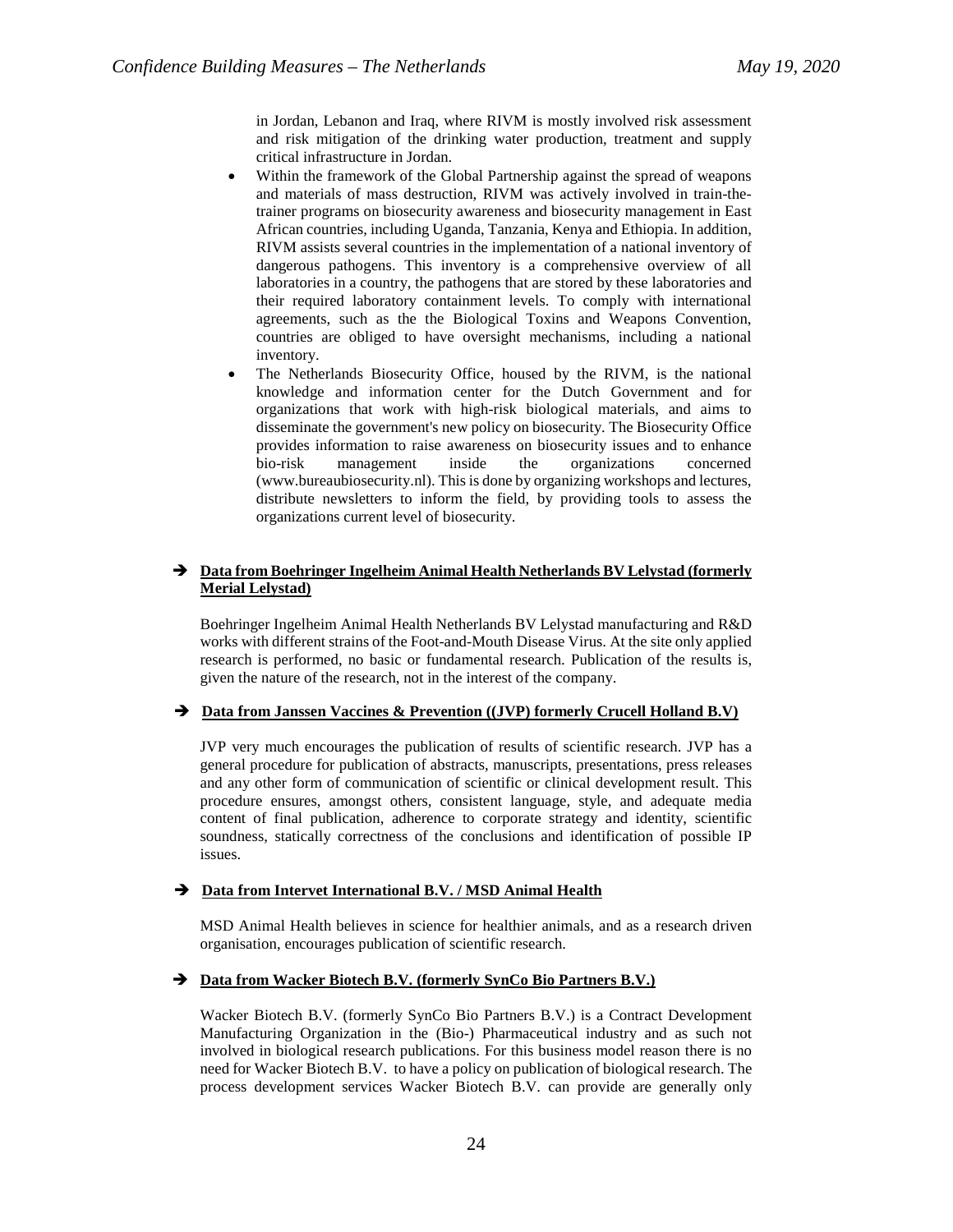applied after the initial research and 'proof of concept' stages of biological research have been completed.

### **Data from the Wageningen Bioveterinary Research**

Wageningen Bioveterinary Research (Lelystad, The Netherlands) is performing statutory tasks for the ministry of Agriculture, Nature and Food Quality in The Netherlands. The Netherlands has a legal obligation on publication of results of scientific research.There are no restrictions in general on the publication of results of scientific research. Publication takes place in (inter)national scientific manuals, journals, magazines and other sources.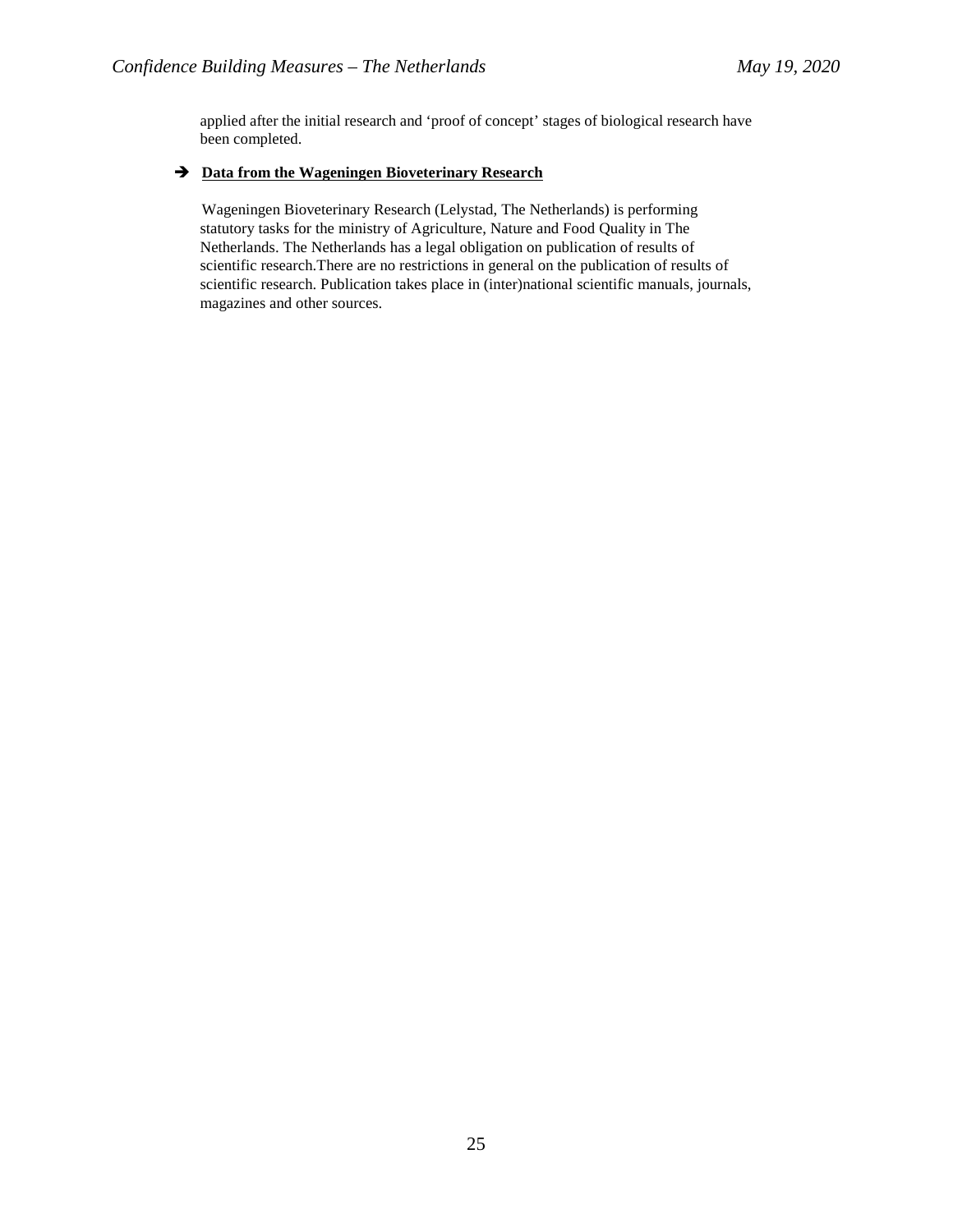# **Confidence-Building Measure "E"**

### **Declaration of legislation, regulations and other measures**

At the Third Review Conference the States parties agreed to implement the following, later amended by the Seventh Review Conference:

As an indication of the measures which they have taken to implement the Convention, States parties shall declare whether they have legislation, regulations or other measures:

- (a) To prohibit and prevent the development, production, stockpiling, acquisition or retention of the agents, toxins, weapons, equipment and means of delivery specified in Article I of the Convention, within their territory or anywhere under their jurisdiction or under their control anywhere;
- (b) In relation to the export or import of micro-organisms pathogenic to man, animals and plants or of toxins in accordance with the Convention;
- (c) In relation to biosafety and biosecurity.

States parties shall complete the attached form (Form E) and shall be prepared to submit copies of the legislation or regulations, or written details of other measures on request to the Implementation Support Unit (ISU) within the United Nations Office for Disarmament Affairs or to an individual State party. On an annual basis States parties shall indicate, also on the attached form, whether or not there has been any amendment to their legislation, regulations or other measures.

| <b>Contributors</b>                                      | <b>Abbreviations</b> |
|----------------------------------------------------------|----------------------|
| Ministry of Defence                                      | <b>DEF</b>           |
| TNO Defence, Security and Safety                         | <b>TNO</b>           |
| Ministry of Infrastructure and Water Management          | I&W                  |
| Ministry of Health, Welfare and Sport                    | <b>VWS</b>           |
| Ministry of Social Affairs and Employment                | <b>SZW</b>           |
| National Institute for Public Health and the Environment | <b>RIVM</b>          |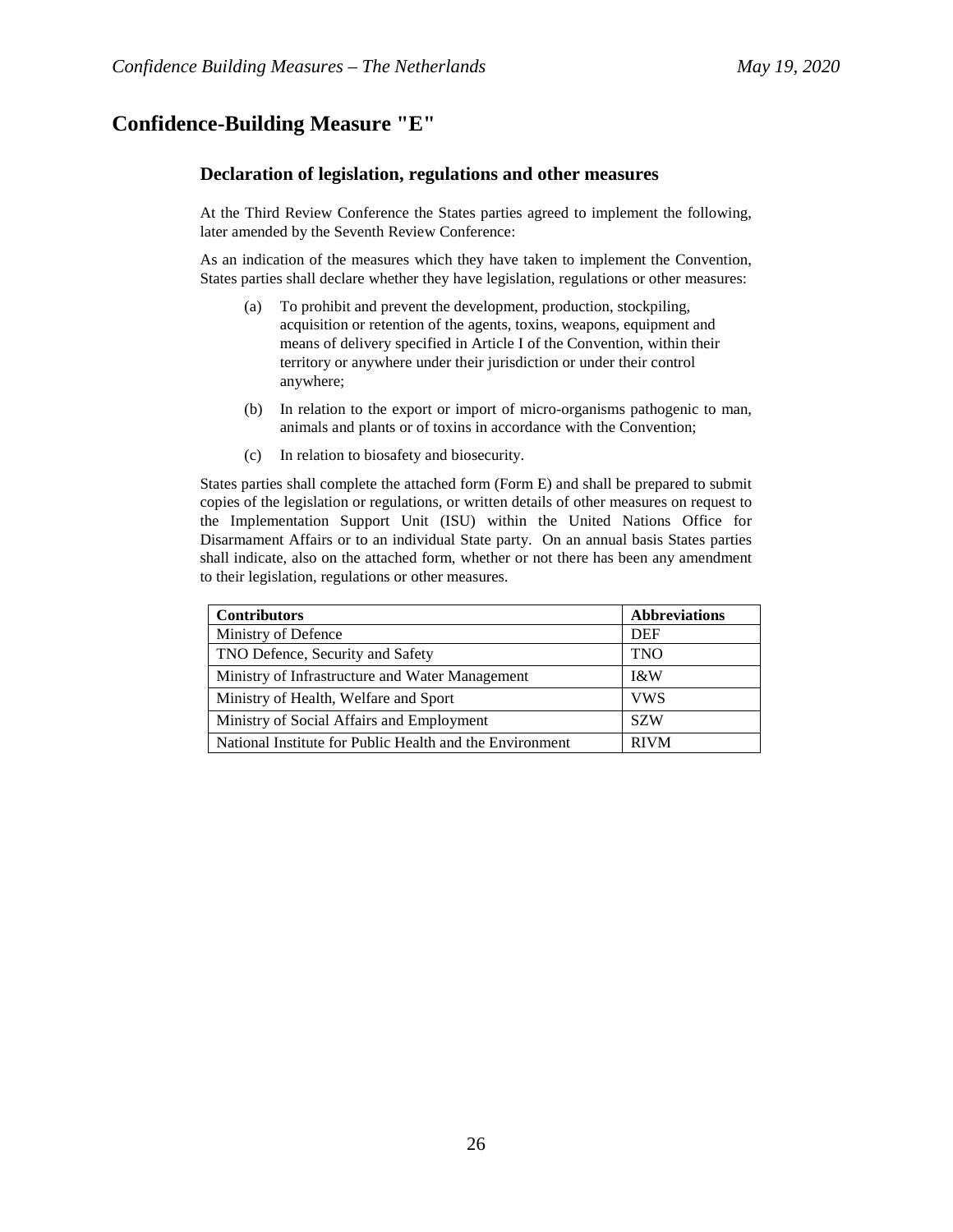### **Data from the Ministry of Defence & TNO Defence, Security and Safety**

The Ministry of Defence complies to civil legislation, regulations and other measures related to the topics (a) to (d) below, and has issued no additional legislation, regulations or measures on these topics.

## **Declaration of legislation, regulations and other measures**

| <b>Relating to</b>               |                                                                                                                                                                                                   | Legislation    | <b>Regulations</b> | <b>Other</b> | Amended<br>measures <sup>18</sup> since last year |
|----------------------------------|---------------------------------------------------------------------------------------------------------------------------------------------------------------------------------------------------|----------------|--------------------|--------------|---------------------------------------------------|
| (a)<br>I                         | Development,<br>production stockpiling,<br>acquisition or retention of<br>microbial or other biological<br>agents, or toxins, weapons,<br>equipment and means of<br>delivery specified in Article | No.            | N <sub>0</sub>     | No           | N <sub>0</sub>                                    |
| (b)                              | Exports of micro-<br>organisms $19$ and toxins                                                                                                                                                    | - No           | N <sub>0</sub>     | No           | N <sub>0</sub>                                    |
| (c)                              | Imports of micro-<br>organisms $11$ and toxins                                                                                                                                                    | N <sub>0</sub> | N <sub>0</sub>     | No           | N <sub>0</sub>                                    |
| (d)<br>biosecurity <sup>21</sup> | Biosafety <sup>20</sup> and                                                                                                                                                                       | N <sub>0</sub> | N <sub>0</sub>     | No           | No                                                |

## **Data from the Ministry of Health, Welfare and Sport (VWS)**

There have been no changes since last year.

## **Data from the Ministry of Social Affairs and Employment (SZW)**

There have been no changes since last year.

<span id="page-26-1"></span><span id="page-26-0"></span><sup>&</sup>lt;sup>18</sup> Including guidelines.<br><sup>19</sup> Micro-organisms pathogenic to man, animals and plants in accordance with the Convention.

<span id="page-26-2"></span><sup>&</sup>lt;sup>20</sup> In accordance with the latest version of the WHO Laboratory Biosafety Manual or equivalent

<span id="page-26-3"></span>national or international guidance.<br><sup>21</sup> In accordance with the latest version of the WHO Laboratory Biosecurity Guidance or equivalent national or international guidance.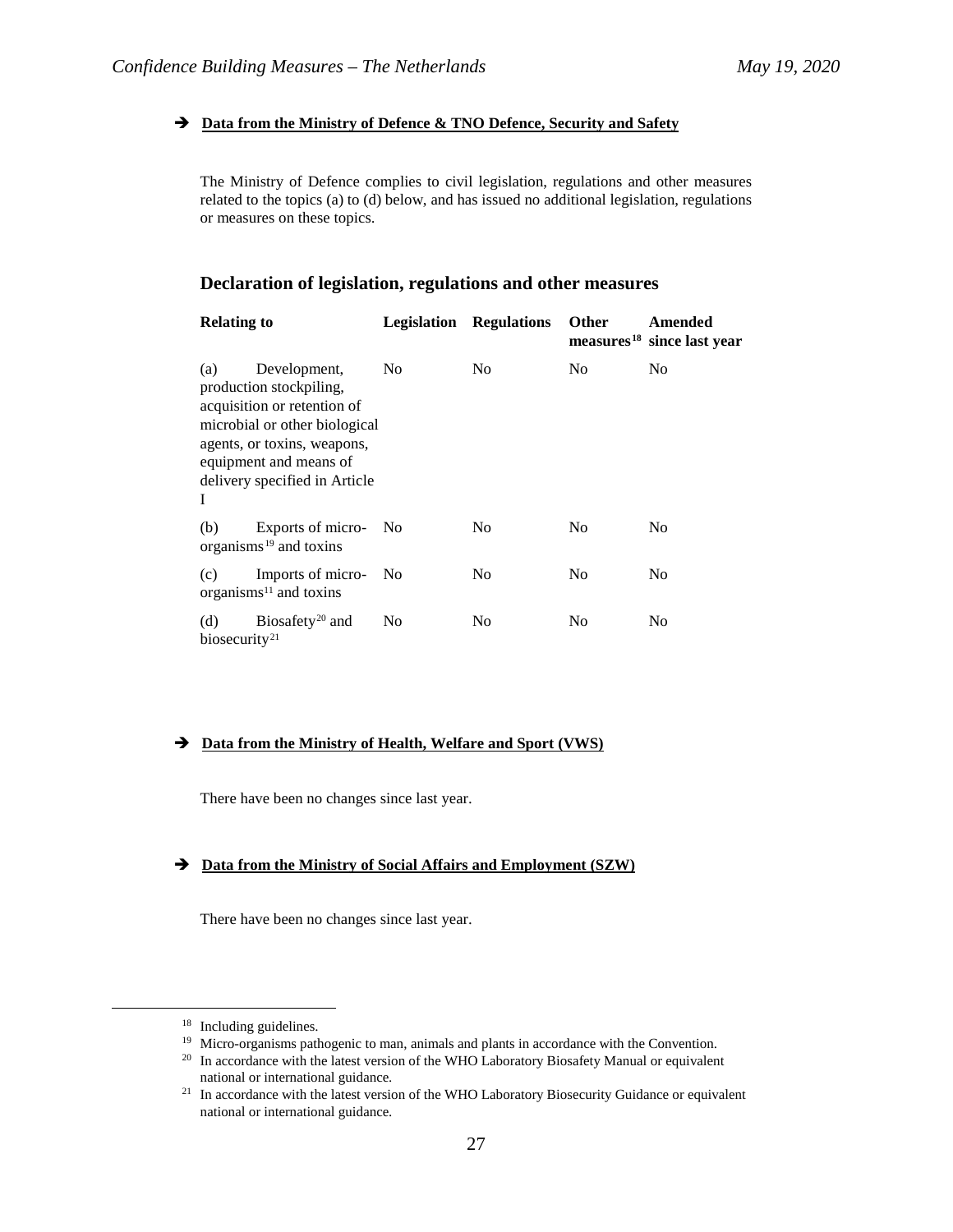## $\rightarrow$  Data from the Ministry of Infrastructure and Water Management (I&W)

**Declaration of legislation, regulations and other measures under the responsibility of the Ministry of Infrastructure and Water Management.**

| <b>Relating to</b>               |                                                                                                                                                                                                     | Legislation    | <b>Regulations</b> Other | measures <sup>22</sup> | Amended<br>since last<br>year |
|----------------------------------|-----------------------------------------------------------------------------------------------------------------------------------------------------------------------------------------------------|----------------|--------------------------|------------------------|-------------------------------|
| (a)                              | Development,<br>production stockpiling,<br>acquisition or retention of<br>microbial or other biological<br>agents, or toxins, weapons,<br>equipment and means of<br>delivery specified in Article I | N <sub>0</sub> | N <sub>0</sub>           | No                     | N.A.                          |
| (b)                              | Exports of micro-<br>organisms $^{23}$ and toxins                                                                                                                                                   | No.            | N <sub>0</sub>           | No                     | N.A.                          |
| (c)                              | Imports of micro-<br>organisms $^{11}$ and toxins                                                                                                                                                   | No             | N <sub>0</sub>           | No                     | N.A.                          |
| (d)<br>biosecurity <sup>25</sup> | Biosafety <sup>24</sup> and                                                                                                                                                                         | Yes<br>No      | Yes<br>No                | Yes<br>No              | N <sub>0</sub>                |

### General remark to the above table:

The ministry of Infrastructure and Water Management (I&W) is responsible for legislation related to the handling, use and making of genetically modified organisms (GMO). The objective of the GMO Decree is to ensure an adequate level of protection in the field of the safe handling and use of GMOs that may have adverse effects on the environment and human health or the environment. It deals with both the contained use and introduction into the environment of GMOs. The Decree implements the European Directives 2009/41/EC and 2001/18/EC on the contained use and the deliberate release into the environment of GMO's, respectively. Where appropriate, the decree requires advanced written consent from competent authorities before activities with GMOs may be conducted. On the basis of the information gathered by government as a result of the procedures of the Decree, it is possible to pinpoint which GMOs are being handled by research facilities and at which location. The level of detail varies for different categories, but for pathogenic micro-organisms comprehensive information is available to the competent authority.

The legislation can be found (in Dutch) a[t http://wetten.overheid.nl/BWBR0035090/](http://wetten.overheid.nl/BWBR0035090/)

<span id="page-27-1"></span><span id="page-27-0"></span><sup>22</sup> Including guidelines.<br>
23 Incro-organisms pathogenic to man, animals and plants in accordance with the Convention.

<span id="page-27-2"></span><sup>&</sup>lt;sup>24</sup> In accordance with the latest version of the WHO Laboratory Biosafety Manual or equivalent national

<span id="page-27-3"></span>or international guidance.<br><sup>25</sup> In accordance with the latest version of the WHO Laboratory Biosecurity Guidance or equivalent national or international guidance.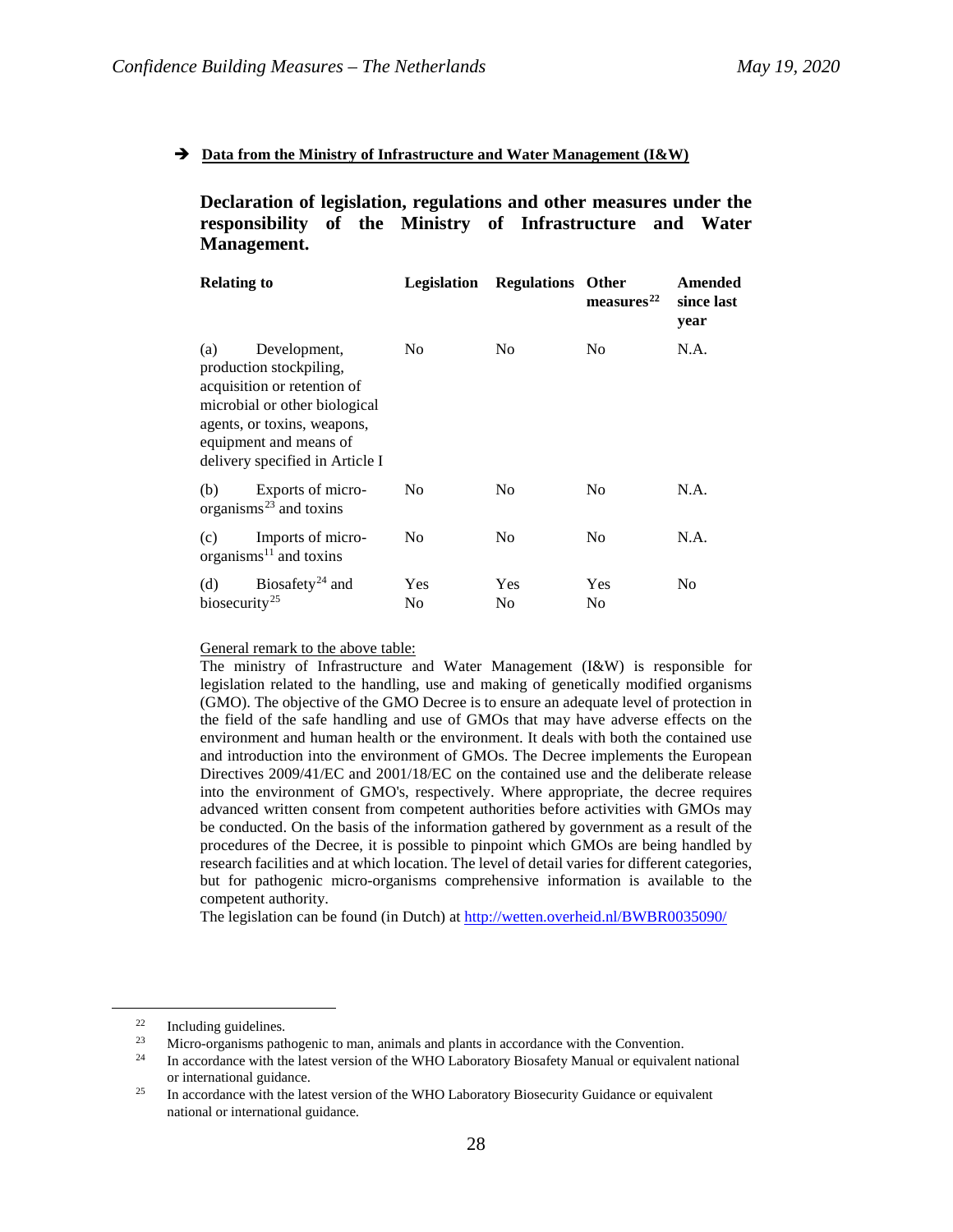## $\rightarrow$  Data from the National Institute for Public Health and the Environment (RIVM)

# **Declaration of legislation, regulations and other measures**

| <b>Relating to</b>               |                                                                                                                                                                                                     | Legislation                                             | <b>Regulations</b>                             | <b>Other</b><br>measures <sup>26</sup> last year | <b>Amended since</b> |
|----------------------------------|-----------------------------------------------------------------------------------------------------------------------------------------------------------------------------------------------------|---------------------------------------------------------|------------------------------------------------|--------------------------------------------------|----------------------|
| (a)                              | Development,<br>production stockpiling,<br>acquisition or retention of<br>microbial or other biological<br>agents, or toxins, weapons,<br>equipment and means of<br>delivery specified in Article I | Yes                                                     | Yes                                            | N <sub>0</sub>                                   | N <sub>0</sub>       |
| (b)                              | Exports of micro-<br>organisms $27$ and toxins                                                                                                                                                      | Yes                                                     | <b>Yes</b>                                     | Yes                                              | N <sub>0</sub>       |
| (c)                              | Imports of micro-<br>organisms $^{11}$ and toxins                                                                                                                                                   | Yes                                                     | Yes                                            | N <sub>0</sub>                                   | N <sub>0</sub>       |
| (d)<br>biosecurity <sup>29</sup> | Biosafety <sup>28</sup> and                                                                                                                                                                         | <b>Yes</b><br><b>Biosafety</b>                          | for Yes for<br><b>Biosafety</b>                | Yes                                              | N <sub>0</sub>       |
|                                  |                                                                                                                                                                                                     | Under<br>development Under<br>for<br><b>Biosecurity</b> | Biosecurity:<br>development<br>for Biosecurity |                                                  |                      |

<span id="page-28-1"></span><span id="page-28-0"></span><sup>&</sup>lt;sup>26</sup> Including guidelines.<br><sup>27</sup> Micro-organisms pathogenic to man, animals and plants in accordance with the Convention.

<span id="page-28-2"></span> $28$  In accordance with the latest version of the WHO Laboratory Biosafety Manual or equivalent national or international guidance.

<span id="page-28-3"></span><sup>&</sup>lt;sup>29</sup> In accordance with the latest version of the WHO Laboratory Biosecurity Guidance or equivalent national or international guidance.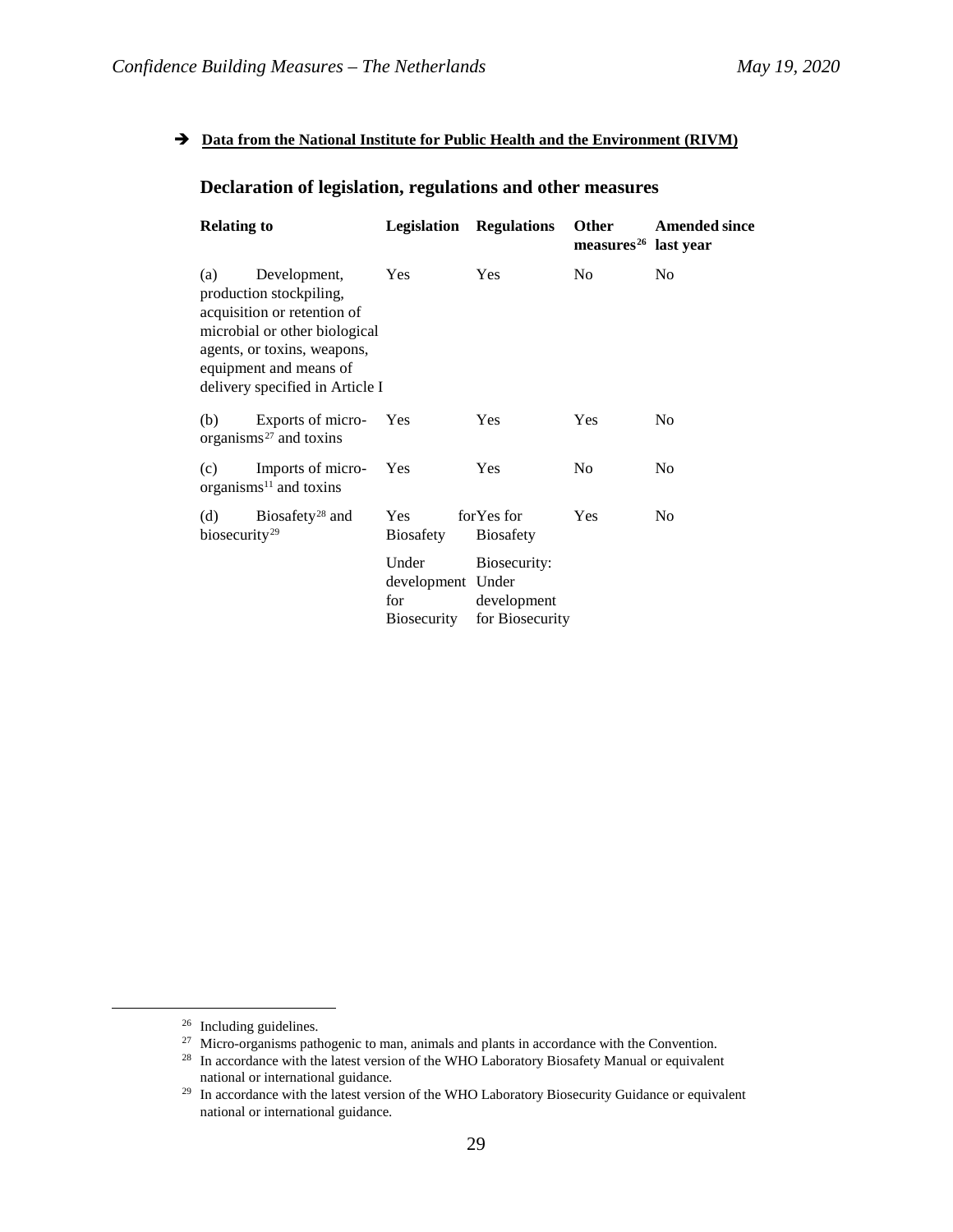# **Confidence-Building Measure "F"**

# **Declaration of past activities in offensive and/or defensive biological research and development programmes**

In the interest of increasing transparency and openness, States parties shall declare whether or not they conducted any offensive and/or defensive biological research and development programmes since 1 January 1946.

If so, States parties shall provide information on such programmes, in accordance with Form F.

| <b>Contributors</b>              | <b>Abbreviations</b> |
|----------------------------------|----------------------|
| Ministry of Defence              | <b>DEF</b>           |
| TNO Defence, Security and Safety | <b>TNO</b>           |

### $\rightarrow$  Data from the Ministry of Defence & the TNO Defence, Security and Safety

1. Date of entry into force of the Convention for the State Party.

### **22 June 1981**

2. Past offensive biological research and development programmes:

**No**

2a. Period(s) of activities

### **Not applicable**

2b. Summary of the research and development activities indicating whether work was performed concerning production, test and evaluation, weaponization, stockpiling of biological agents, the destruction programme of such agents and weapons, and other related research.

### **Not applicable**

3. Past defensive biological research and development programmes:

### **Yes**

3a. Period(s) of activities

### **From mid-1980s up to present**

3b. Summary of the research and development activities indicating whether or not work was conducted in the following areas: prophylaxis, studies on pathogenicity and virulence, diagnostic techniques, aerobiology, detection, treatment, toxinology, physical protection, decontamination, and other related research, with location if possible.

**The increasing importance of BW defence has generated research efforts in all aspects of passive BW defence (threat assessment, studies on pathogenicity and virulence, diagnostic techniques, aerobiology, detection and identification, physical protection and decontamination). All of this work is of defensive nature; it involves concept development and evaluation of concepts and products. For that purpose, TNO has BSL facilities, strain collections. This all falls under running assignments of the Netherlands government or the European Defence Agency.**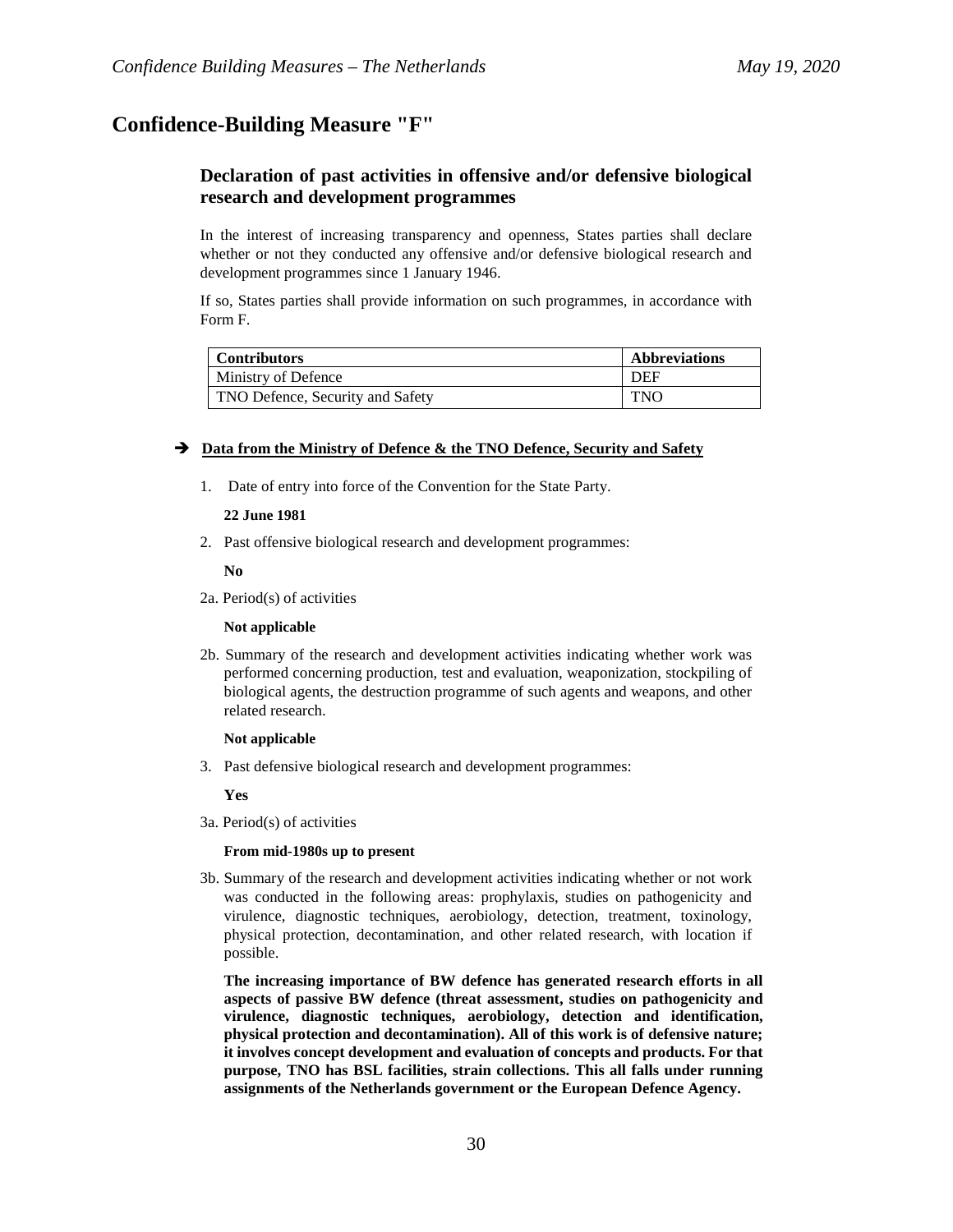# **Confidence-Building Measure "G"**

# **Declaration of vaccine production facilities**

To further increase the transparency of biological research and development related to the Convention and to broaden scientific and technical knowledge as agreed in Article X, each State party will declare all facilities, both governmental and non-governmental, within its territory or under its jurisdiction or control anywhere, producing vaccines licensed by the State party for the protection of humans. Information shall be provided on Form G [[[attached.

| <b>Contributors</b>                                          | <b>Abbreviations</b> |
|--------------------------------------------------------------|----------------------|
| Erasmus Medical Center Rotterdam – Laboratory for Infectious | EUR                  |
| <b>Diseases</b>                                              |                      |
| Abbott Biologicals B.V.                                      |                      |
| Bilthoven Biologicals B.V.                                   | <b>BBio</b>          |
| Boehringer Ingelheim Animal Health Netherlands B.V.          |                      |
| Janssen Vaccines & Prevention (formerly Janssen / Crucell    | <b>JVP</b>           |
| Holland B.V.                                                 |                      |
| Intervet International B.V. / MSD Animal Health              |                      |
| Wacker Biotech B.V.                                          |                      |

### **Erasmus MC Rotterdam – Laboratory for Infectious Diseases (EUR)**

- 1. **Name of Facility:** Erasmus Medical Center
- 2. **Location (mailing address):** 's Gravendijkwal 230, 3015 CE Rotterdam, The Netherlands
- 3. **General description of the types of diseases covered:** Respiratory, hemorrhagic, neurological

## **Abbott Biologicals B.V.**

- 1. **Name of Facility:** WWY/WWP
- 2. **Location (mailing address):** C.J. van Houtenlaan 36, 1381CP Weesp, The Netherlands

P.O. Box 900, 1380 DA Weesp, the Netherlands

3. **General description of the types of diseases covered:** Influenza (human)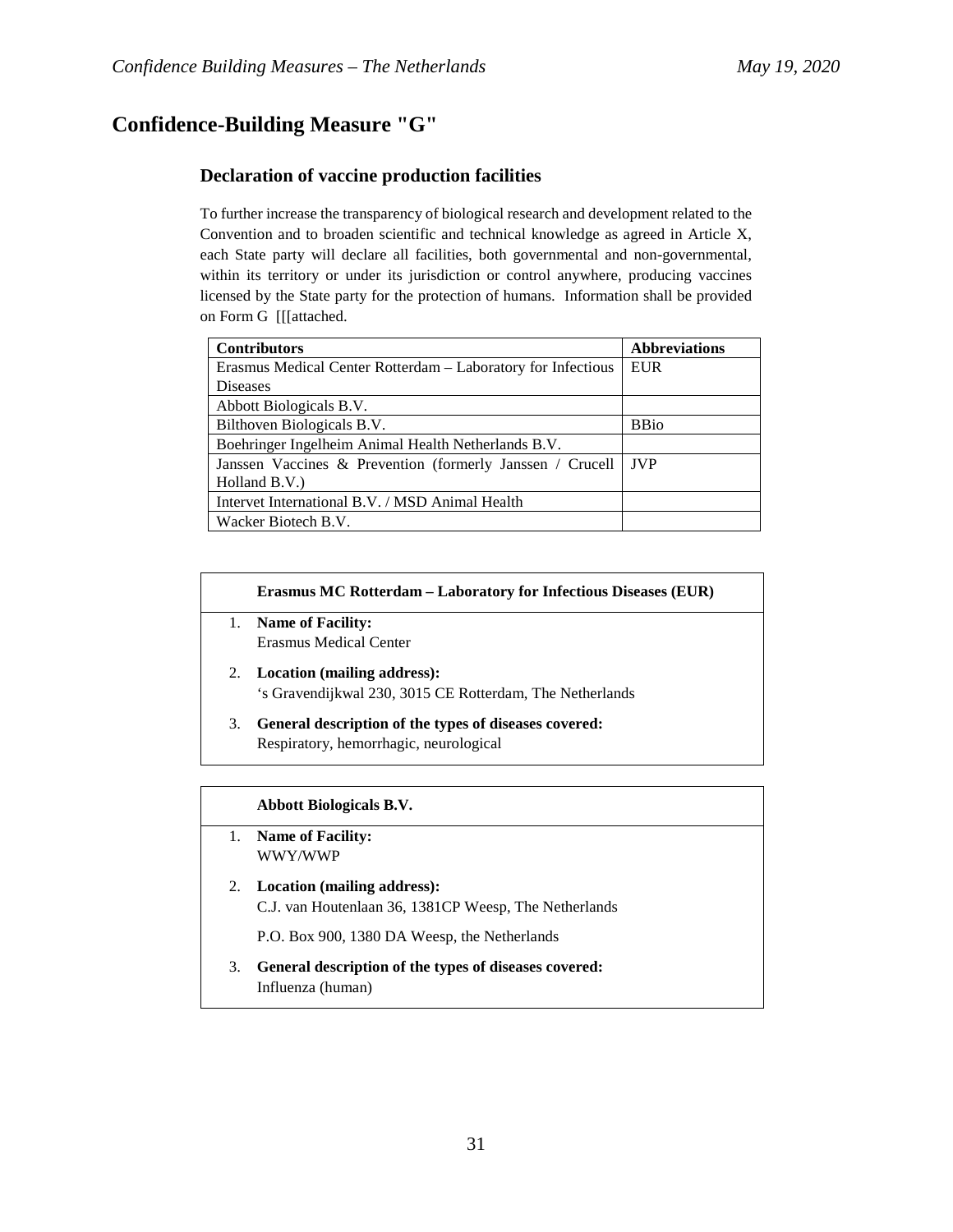### **Bilthoven Biologicals B.V.**

- 1. **Name of Facility:** Bilthoven Biologicals B.V.
- 2. **Location (mailing address):** Antonie van Leeuwenhoeklaan 9-13 P.O. Box 457 3721 MA Bilthoven The Netherlands [www.bilthovenbiologicals.nl](http://www.bilthovenbiologicals.nl/)

### 3. **General description of the types of diseases covered:**

- Diphtheria
- Tetanus
- Poliomyelitis
- Bladder cancer

## **Boehringer Ingelheim Animal Health Netherlands B.V.**

**1. Name of Facility:** Boehringer Ingelheim Animal Health Netherlands B.V. (formerly Merial Lelystad)

**2. Location:** Houtribweg 39, 8221 RA Lelystad, The Netherlands

# **3. General description of the types of diseases covered:** Boehringer Ingelheim Animal Health Netherlands BV Lelystad manufactures half product for Foot-and-Mouth Disease (FMD) vaccines and its R&D department develops new strains for vaccine purposes.

The research and production facilities are located on the premises of Wageningen BioVeterinary Research (formerly Central Veterinary Institute of WUR) and have a biocontaiment infrastructure, compliant with or above the minimal standards for working with FMD virus (veterinary biosafety class 4).

|    | <b>Janssen Vaccines &amp; Prevention</b>                                                                          |
|----|-------------------------------------------------------------------------------------------------------------------|
|    | <b>Name of Facility:</b>                                                                                          |
|    | Janssen Vaccines & Prevention                                                                                     |
|    | 2. Location:<br>P.O. Box 2048, 2301 CA Leiden, The Netherlands                                                    |
| 3. | General description of the types of diseases covered:<br>Ebola, RSV, HIV, Polio, HPV, Influenza, ExPEC, and MRSA. |
|    |                                                                                                                   |

### **Intervet International B.V. / MSD Animal Health**